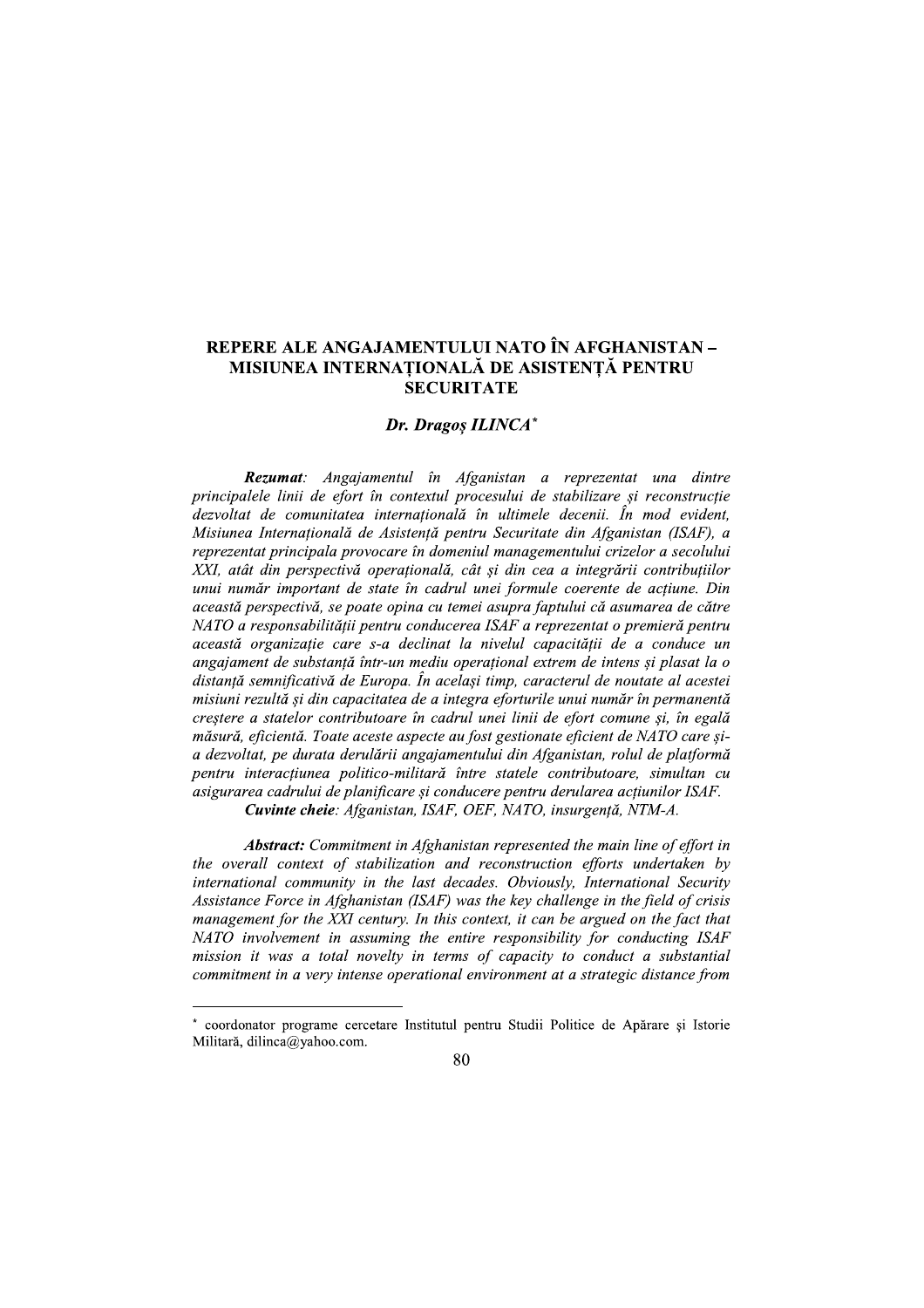Europe. At the same time, the particularity of NATO commitment could be depicted on the way in which contributions advanced by a significant number of countries were integrated in a common and efficient line of effort. All of these aspects were efficiently managed by NATO which gradually developed the capacity to act as a platform for pol-mil interaction between contributing states, simultaneously with the ability to provide planning and conducting arrangements for ISAF activities. Europe. At the same time, the particularity of NATO commitment could be depicted<br>on the way in which contributions advanced by a significant number of countries<br>were integrated in a common and efficient line of effort. All Afghanistan, ISAF, OEF, NATO, insurgency, NTM-A

#### **Introducere**

La 12 septembrie 2001, pentru prima oara în istoria NATO a fost invocat Articolul 5 al Tratatului Nord-Atlantic privind asigurarea colectiva a statelor membre ca urmare a atacurilor teroriste derulate la 11 septembrie pe  $\epsilon$ eritoriul SUA. Cateva zile mai tarziu, la 2 octombrie, Consiliul Nord-Atlantic era informat asupra rezultatelor investigației derulate în urma acestor atacuri, fiind prezentate dovezi incontestabile asupra conexiunii intre autorii atentatelor și organizația al-Qaeda, avand centrul de acțiune la acel moment in Afganistan, stat aflat sub conducerea regimului taliban. In acest context, George Robertson, secretarul general NATO din acea perioada, reitera angajamentul statelor membre pentru aplicarea prevederilor Articolului 5 ca urmare a agresiunii suterite de SUA pe propriul teritoriu. De asemenea, lordul Robertson indica faptul ca NATO a inițiat procesul de analiza asupra modului in care organizația va reacționa in sprijinul SUA.

La 12 septembrie 2001, președintele SUA anunța intensificarea angajamentului american in lupta impotriva terorismului iar la 25 septembrie 2001, secretarul de stat al apararii, Donald Rumsteld, aducea precizari privind lansarea unui angajament operațional impotriva al-Qaeda și regimului taliban. În paralel cu aceste evoluții, la 7 octombrie 2011, SUA, alaturi de alte state aliate și partenere, lansau Operația Enduring Freedom (OEF) impotriva prezenței talibane din Afganistan. Primele acțiuni derulate sub aceste auspicii s-au concretizat in executarea unor lovituri aeriene de catre SUA și Marea Britanie a unor tabere de pregatire ale organizației teroriste și regimului taliban. Acțiunile aeriene au fost urmate, la 19-20 octombrie 2001, de inițierea acțiunilor terestre în regiunile de nord.

In următoarele săptămani, sprijinul statelor din întreaga lume pentru acțiunea SUA s-a concretizat prin acțiuni concrete de dislocare a forțelor in Afganistan (Marea Britanie, Turcia, Germania, Italia, Olanda, Franța și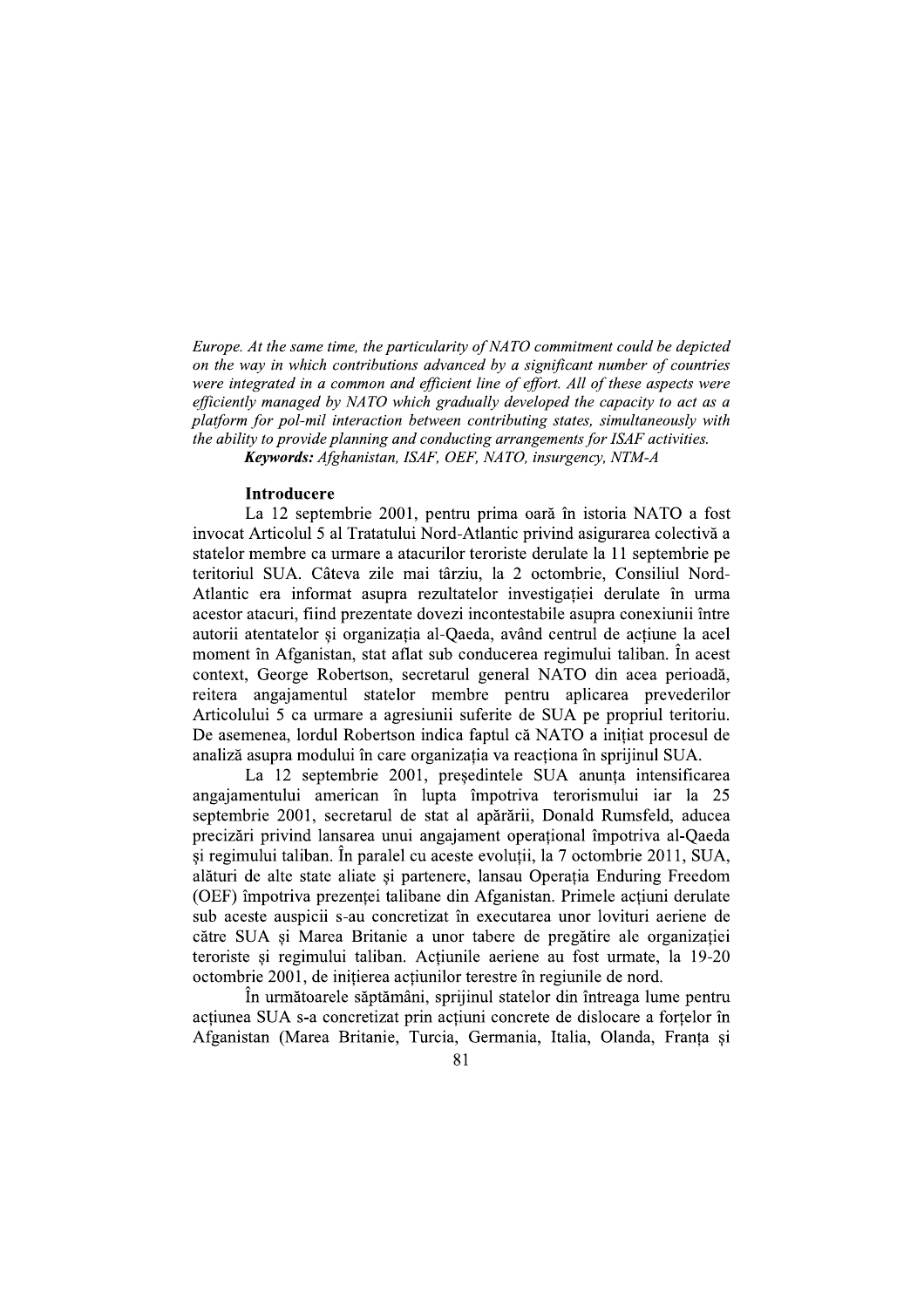Polonia). Actiunile terestre au continuat cu rapiditate, inclusiv prin sprijinirea miscărilor de opozitie fată de regimul taliban, în special Alianta Nordică<sup>1</sup>. Acestia reusesc să ocupe Mazar e-Sharif, unul dintre punctele principale ale regimului taliban din nordul Afganistanului (9 noiembrie). Câteva zile mai târziu, fortele coalitiei afgane si cele ale SUA reusesc să ocupe Kabul iar la începutul lunii decembrie a fost eliminată și prezența talibană din sudul Afganistanului.

Pe acest fond, la 27 noiembrie 2001, au fost initiate negocieri în cadrul Conferinței internaționale desfășurată la Bonn, cu participarea unei delegații afgane alcătuită din reprezentanți ai grupărilor de opoziție. Objectivul acestei reuniuni era acela de a stabili reperele esentiale ale parcursului pe care procesul de reconstrucție statală a Afganistanului o va avea în perioada următoare. Rezultatele aveau să fie cunoscute sub numele de "Acordul Bonn"<sup>2</sup> definind aranjamentele provizorii pentru guvernarea Afganistanului până la derularea alegerilor democratice. În acest sens, acordul a vizat crearea unui cadru institutional care să asigure tranzitia către crearea structurilor permanente de guvernare a Afganistanului. Astfel, a fost înfiintată Autoritatea Interimară (sub conducerea unui presedinte) care includea o Administratie interimară, Comisia Specială Independentă pentru alcătuirea Loya Jirga (structură reprezentativă pentru diversitatea etnică și religioasă a populației din Afganistan). Conform prevederilor acordului menționat, Loya Jirga urma să fie convenită la un interval de maxim 6 luni de la înființarea Autorității Interimare. Cea de-a treia componentă a Autoritătii era reprezentată de Curtea Supremă a Afganistanului.

Structura Administratiei interimare era similară cu cea a unui guvern, fiind alcătuită dintr-un președinte ales de grupările afgane prezente la conferința menționată în persoana lui Hamid Karzai, alături de cinci vicepreședinți și 24 de alți membri. Fiecare dintre aceștia din urmă erau responsabili pentru coordonarea unor domenii concrete, similar portofoliilor ministeriale. Din perspectiva aspectelor de securitate ale Afganistanului, Acordul de la Bonn includea si un apel adresat comunității internationale de

 $\frac{1}{2}$  Coalitie de militii afgane, alcătuită în majoritate de etnici pastuni, care exercitau controlul relativ în diferite zone din perimetrul nordic al Afganistanului.

<sup>&</sup>lt;sup>2</sup>Acordul privind aranjamentele provizorii în Afganistan până la reînfiintarea institutiilor permanente de guvernare, UN S/2001/1154 din 5 decembrie 2001.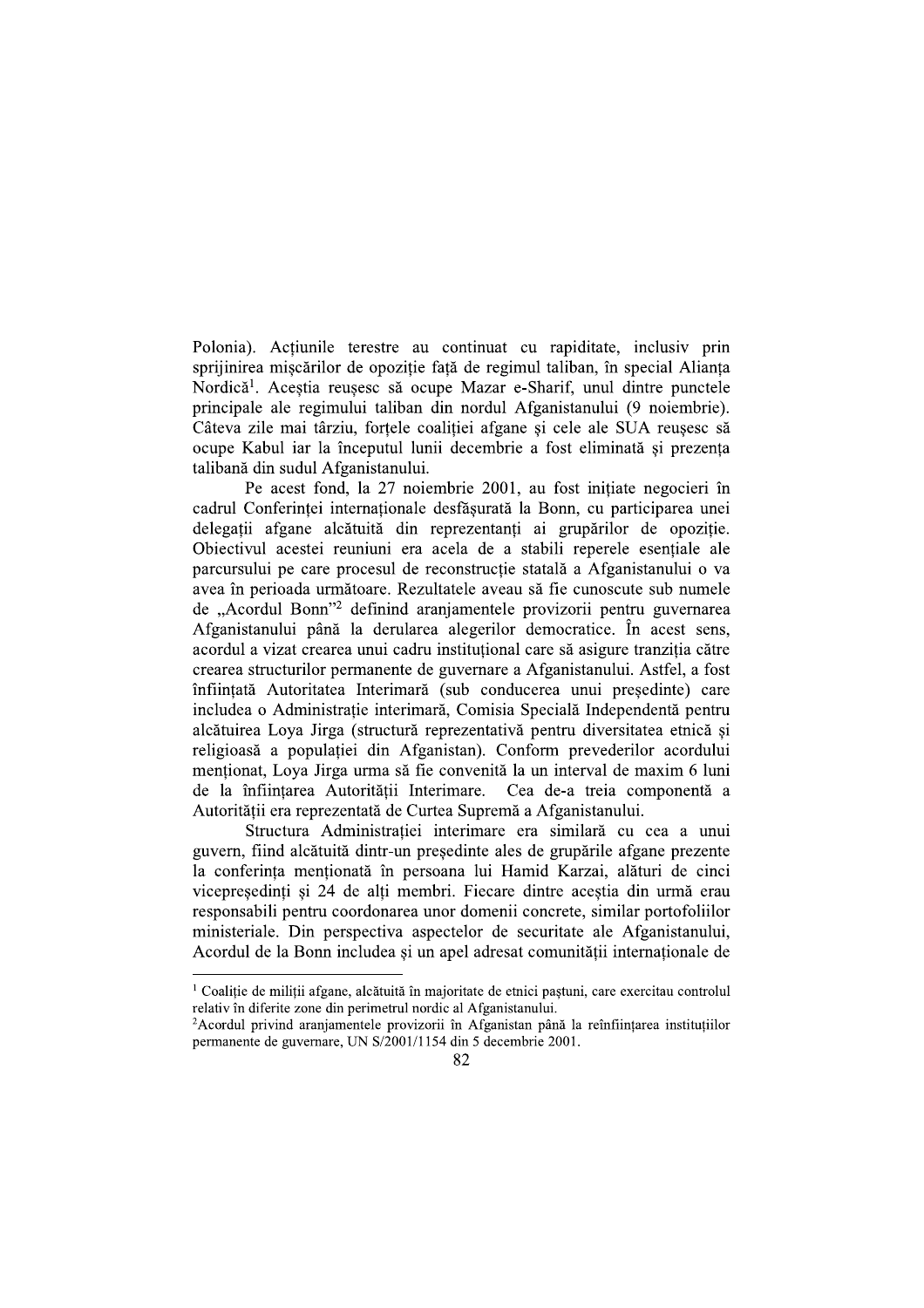a ajuta noile autorități afgane în constituirea noilor structuri de apărare ale statului. În acest sens, se solicită Consiliului de Securitate dislocarea unei forte ONU care să asigure securitatea pentru Kabul și regiunile adiacente. Se anticipa, de asemenea, asumarea unei perspective de durată a angajamentului ONU care să poată fi extins progresiv la întregul teritoriu afgan. În sprijinul acestei solicitări, la 20 decembrie 2001, Consiliul de Securitate a adoptat Rezoluția 4443 privind autorizarea dislocării rapide a unei forte internationale de securitate în Afganistan (International Security Assistance Force - ISAF). Mandatul ISAF a vizat sprijinirea Autorității de tranziție (interimară) din Afganistan în menținerea securității în aria de responsabilitate pentru a permite acesteia si personalului ONU de a-si putea desfășura activitatea conform prevederilor Acordului de la Bonn. Pentru implementarea acestuia, la începutul lunii ianuarie 2002 a fost semnat cu partea afgană un acord tehnic militar. Ulterior, a fost adoptată Rezoluția 1401 privind lansarea Misiunii ONU de asistență pentru Afganistan (UNAMA) având ca mandat monitorizarea procesului de implementare a prevederilor Acordului Bonn precum și managementul programelor umanitare si reconstructie în cooperare cu autoritătile provizorii din Afganistan<sup>3</sup>.

În sprijinul acestei solicitări, la 20 decembrie 2001, Consiliul de Securitate a adoptat Rezoluția 4443 privind autorizarea dislocării rapide a unei forțe internaționale de securitate în Afganistan. Cu acest prilej, Marea Britanie și-a asumat rolul principal în organizarea și asigurarea comenzii acestei forte. Conform parametrilor adoptati, nucleul ISAF a fost asigurat prin Divizia 3 mecanizată britanică având ca arie principală de responsabilitate perimetrul Kabul. Pe parcursul anului 2002, numărul statelor contributoare în cadrul forței a crescut constant, contingentele angajate ajungând la aproximativ 5.000 de militari din 28 de state<sup>4</sup>. În paralel cu menținerea securității în perimetrul Kabul a demarat și procesul de pregătire și constituire a forțelor afgane, proces în cadrul căruia SUA șiau asumat rolul principal în timp ce Germania se implica pe dimensiunea

<sup>&</sup>lt;sup>3</sup> A/56/875 - S/2002/278, Raportul Secretarului General ONU privind situația din Afganistan și implicațiile acestora pentru securitatea și pacea internațională, p.15.

<sup>&</sup>lt;sup>4</sup> Capacitatea operatională deplină a fost atinsă la 18 februarie 2002, Raportul privind activitățile Forței Internaționale de Asistență pentru Securitate (S/2002/274, 2002/479).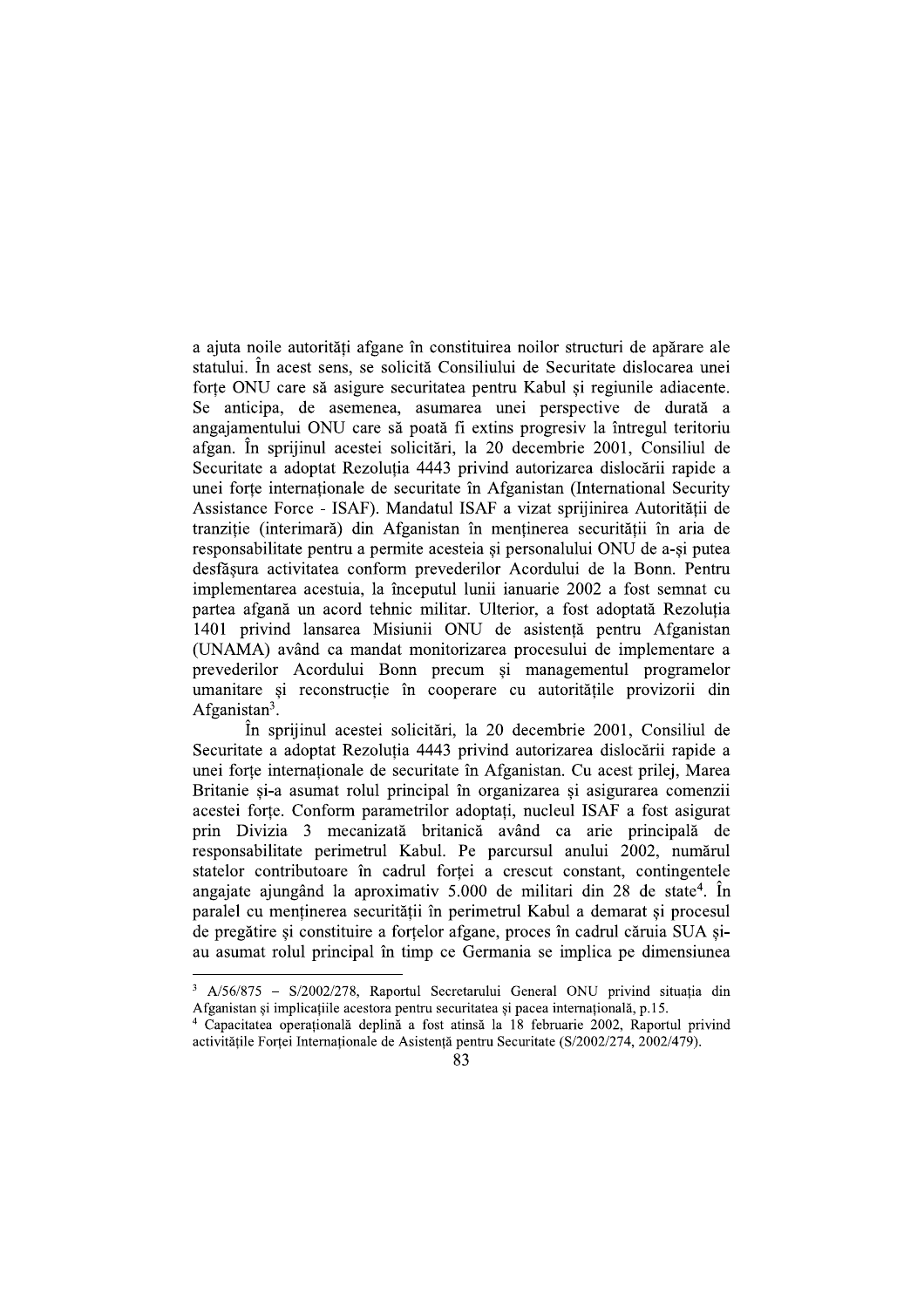reformei poliției afgane, iar Italia în domeniul justiției. La 14 aprilie 2002, primul batalion al Gărzii Nationale afgane a finalizat procesul de pregătire si certificare. De asemenea, la 17 mai 2002, Conferinta privind asistenta sectorului de securitate afgan a adoptat o serie de priorități ale procesului de asistentă care vor include:

- "crearea unei armate naționale (SUA);
- "crearea unei politii nationale (Germania);
- "consolidarea sistemului judiciar și penal precum și a funcționării justiției (Italia)
- **-**demobilizarea militiilor afgane (ONU)
- ■combaterea narcoticelor (Marea Britanie).

# Preluarea ISAF de către NATO

Din perspectiva evoluțiilor de securitate, acestea au continuat să se degradeze pe fondul creșterii insurgenței pe durata anilor 2002-2003, accentuată de amprenta teritorială limitată a ISAF. Acest lucru a permis ca securitatea în regiunile din afara perimetrului Kabul să fie afectată de insurgență, mai ales în sudul și estul Afganistanului. Eforturile ISAF care ajunge, la mijlocul anului 2003, la aproximativ 5.400 de militari, din peste 30 de țări, se concentrează în perimetrul capitalei afgane reușind menținerea unui nivel moderat al amenințării. Cu toate acestea, situația de securitate din zonă continuă să fie influentată semnificativ de lipsa controlului în perimetrele exterioare Kabulului. Nucleul forței era reprezentat de Brigada Multinatională Kabul, alături de aceasta existând diverse elemente specializate (Centru de coordonare CIMIC, echipe HUMINT, PSYOPS)<sup>5</sup>.

În primii doi ani de existență ai ISAF, comanda acestei forțe a fost asigurată prin rotatie, la interval de 6 luni, de către o serie de state precum Marea Britanie, Turcia, Germania-Olanda, Canada. Sistemul utilizat se baza pe disponibilitatea statelor implicând asumarea unei responsabilități semnificative în ceea ce priveste sustinerea efortului de coordonare si logistic pentru un nivel de forțe considerabil operând într-un mediu extrem

<sup>&</sup>lt;sup>5</sup> Raportul trimestrial privind progresele privind implementarea mandatului ISAF, 2009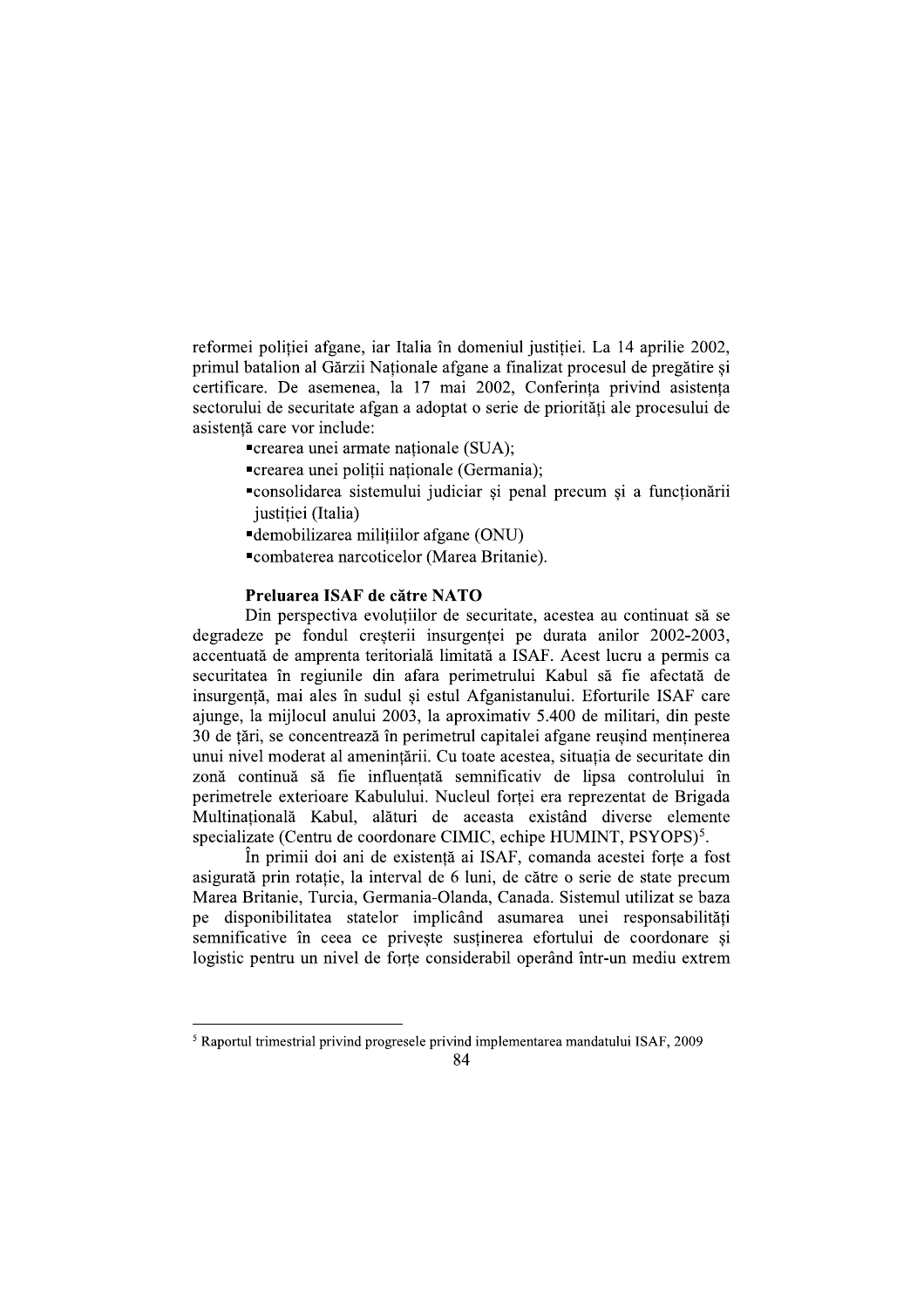de solicitant<sup>6</sup>. În egală măsură, presiunea insurgenței impunea adoptarea unei noi strategii prin care controlul asupra regiunilor învecinate să poată fi extins. Un astfel de demers nu putea fi implementat sub coordonarea unui singur stat excedând cu mult potențialul individual. De asemenea, trecerea la un nivel superior al angajamentului din Afganistan presupunea asigurarea unui caracter de continuitate în ceea ce privește aranjamentele de comandăcontrol și sprijin logistic, dificultăți cu care statele participante în cadrul coalitiei se confruntau la fiecare sase luni. Din această perspectivă, optiunea cea mai nimerită era aceea a integrării ISAF într-un cadru instituțional de cooperare multinațională. În primul trimestru sunt inițiate discuții la nivelul NATO privind identificarea optiunilor de sprijin ale acestei organizatii pentru misiunea ISAF. Cu prilejul Summit-ului NATO de la Praga (21 noiembrie 2002) a fost adoptată decizia de acordare a sprijinului aliat într-o serie de domenii pentru îndeplinirea de către Germania și Olanda a rolului de natiuni-cadru la comanda ISAF<sup>7</sup>.

La 16 aprilie 2003, urmare a solicitării Germaniei, Olandei si Canadei, Consiliul Nord-Atlantic a adoptat decizia de consolidare a acestui sprijin în teren, prin dislocarea unui comandament incluzând elemente de comunicatii si logistice. Acesta va asigura aranjamentele C2, în timp ce aspectele de planificare operatională pentru ISAF vor fi preluate la nivelul SHAPE, prin intermediul unei structuri dedicate. De asemenea, responsabilitățile misiunii din Afganistan privind coordonarea si prioritizarea activităților urmau să fie asumate la nivelul Consiliului Nord-Atlantic, inclusiv din perspectiva asigurării mecanismelor de informare si consultare a statelor non-NATO contributoare în ISAF. De asemenea, deciziile adoptate la nivel aliat nu erau de natură să schimbe<sup>8</sup> mandatul si obiectivele misiunii.

Derularea procesului de preluare a responsabilităților pentru coordonarea ISAF s-a derulat cu rapiditate, primul contingent de 50 militari NATO ajungând în Afganistan. Cu prilejul vizitei la Bruxelles a ministrului

<sup>&</sup>lt;sup>6</sup> La 9 iunie 2009, fortele germane sunt tinta unui atac sinucigas în urma căruia patru militari sunt ucisi.

Prague Summit Declaration, disponibil la https://www.nato.int/cps/en/natohq/officialtexts 19552.htm, accesat la 18 octombrie 2021.

 $\sqrt[8]{\text{NATO}}$  Press Briefing, 16 aprilie 2003.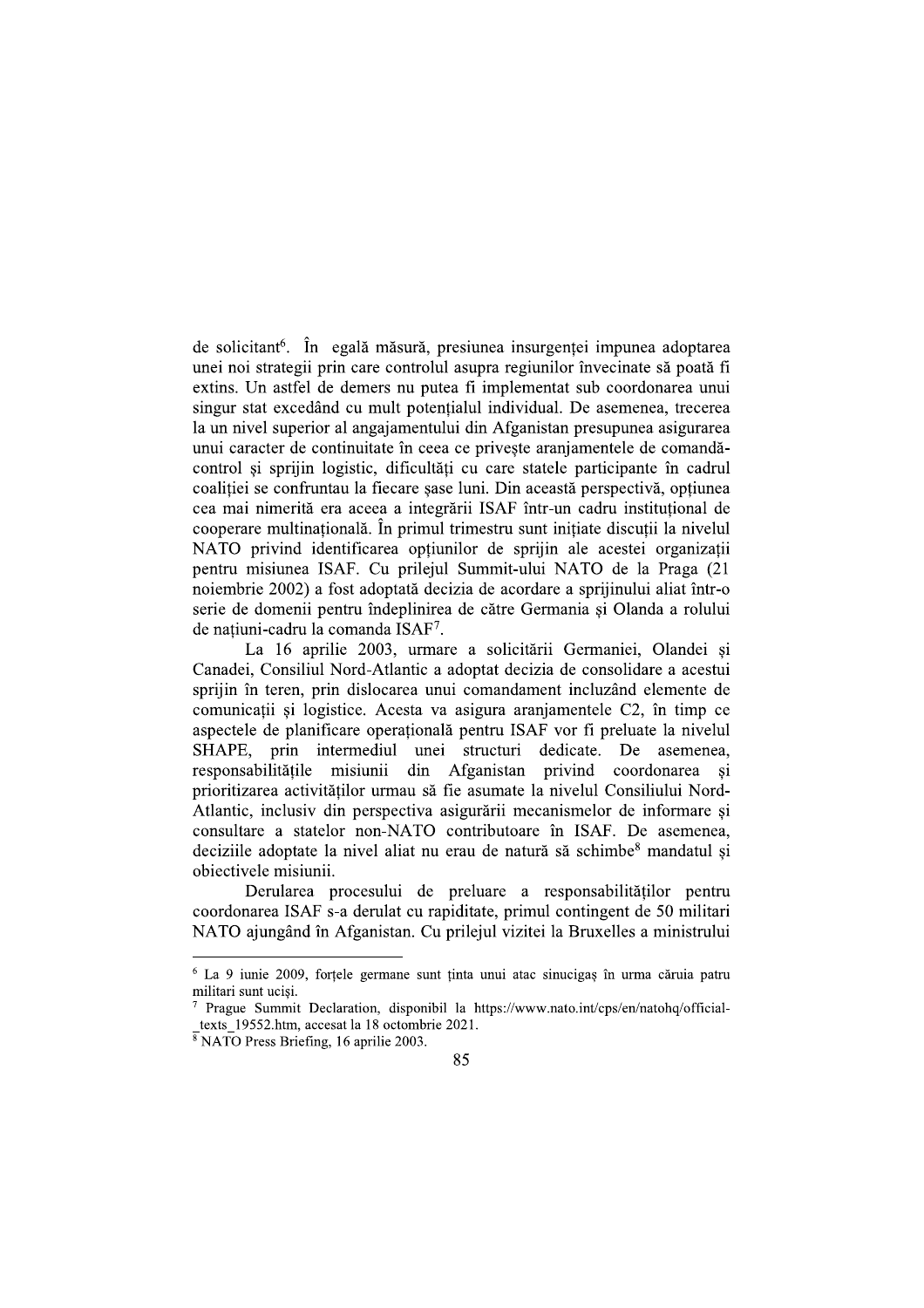afacerilor externe afgan, Abdullah Abdullah, a fost reconfirmată decizia de asumare a unui rol central al NATO, începând cu 11 august 2003. Termenul va fi respectat, la această dată derulându-se, la Kabul, ceremonia de preluare a comenzii ISAF de către NATO. La acel moment, efectivele ISAF numărau aproximativ 5.500 de militari, noul comandant fiind numit în persoana generalului Goetz Gliemeroth (Germania). Potrivit evaluărilor la momentul de debut al angajamentului NATO, situația de securitate din perimetrul Kabul era evaluată ca fiind relativ sigură.

După preluarea mandatului, prioritatea zero a vizat consolidarea progreselor înregistrate până la acel moment de ISAF, simultan cu inițierea procesului de extindere a controlului dincolo de perimetrul Kabul. În contextul asumării comenzii strategice, a controlului asupra forțelor din teatru precum si a coordonării contingentelor trimise de diferite state, la 1 octombrie 2003 a fost adoptată Strategia pe termen lung a NATO pentru Afganistan. Aceasta va servi, în următorii ani, ca principal reper pentru activitatea ISAF, parametrii avansati ca finalitate (end-state) pentru angajamentul NATO vizând, în esență, realizarea de progrese suficiente în ceea ce priveste:

 $\blacksquare$ finalizarea procesului de demobilizare — dezarmare — reintegrare (DDR);

■constituirea Armatei Nationale Afgane (ANA);

• consolidarea autorității guvernamentale și a instituțiilor cu responsabilități în domeniul securității și apărării;

■combaterea narcoticelor:

"convocarea unei noi Loya Jirga și adoptarea Constituției;

alegerea unui guvern reprezentativ care să succeadă Autorității Interimare prin alegeri democratice;

■ dezvoltarea relațiilor între Afganistan și statele din regiune;

"încetarea amenințării teroriste în Afganistan<sup>9</sup>.

Din perspectiva optimizării angajamentului internațional, abordarea NATO indica necesitatea coordonării prezentei din Afganistan între diferitii actori internaționali, cu precădere în ceea ce privește relația între ISAF-

<sup>&</sup>lt;sup>9</sup> Strategia pe termen lung pentru NATO și Forța Internațională de Asistență pentru Securitate în Afganistan, S/2003/970.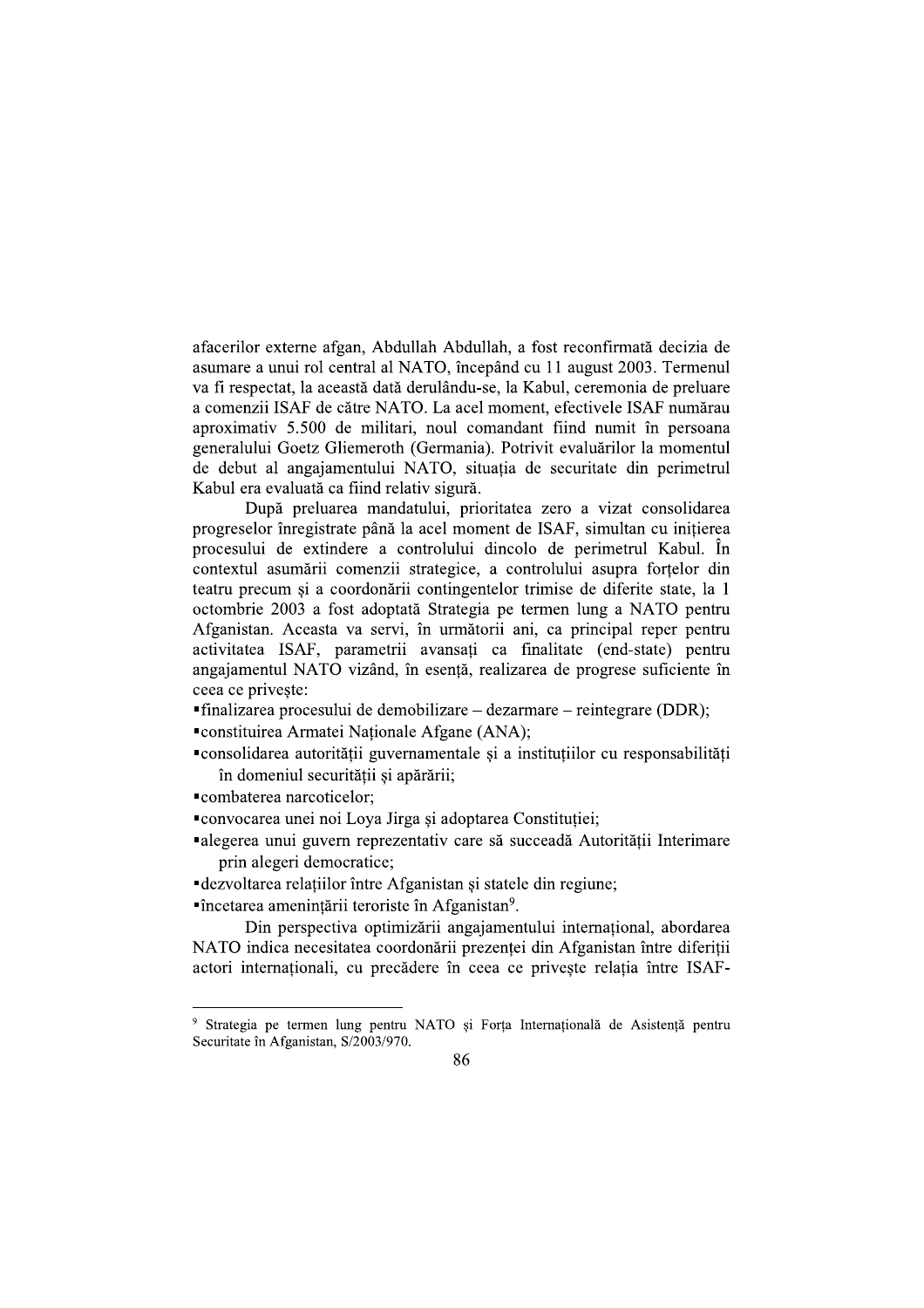UNAMA-OEF, precum și în ceea ce privește interacțiunea cu organizațiile neguvernamentale si autoritătile afgane.

### Extinderea ariei de responsabilitate

În ceea ce privește extinderea prezenței ISAF, dezbaterile derulate la nivelul NATO indicau sprijinul pentru această opțiune care s-ar fi putut implementa în mod progresiv și într-o manieră flexibilă, în funcție de evolutiile de securitate la nivelul regiunilor din Afganistan. De asemenea, se lua în calcul si posibilitatea de a executa dislocări temporare. ISAF putând să asigure sprijin pentru activități punctuale (de ex. DDR, sprijin pentru activitățile asociate proceselor electorale)<sup>10</sup>. Modalitatea de operationalizare a acestei abordări a vizat susținerea procesului de extindere a prezenței prin intermediul unor puncte avansate. Acestea urmau să se consolideze în jurul unor mici nuclee dispuse în teritoriu. Practic, derularea programelor diferitelor state precum si a organizatiilor guvernamentale ale neguvernamentale era dificil de pus în practică în condițiile de securitate din Afganistan și pe fondul lipsei de protecție în teritoriu. Astfel, s-a optat pentru generarea unor formule reduse, de tip avanpost având ca rol furnizarea securității prin dezvoltare și reconstrucție și de a sprijini procesul de extindere a controlului guvernamental la nivelul teritoriului afgan. Aceste entități vor primi numele de Echipe de Reconstrucție Provincială (PRT-uri), primele fiind deschide de SUA în cursul anului 2002, fără a fi însă integrate în cadrul misiunii ISAF.

Ulterior, această abordare se va aprofunda, numărul PRT-urilor crescând constant prin deschiderea unor astfel de structuri de către Noua Zeelandă (Bamiyan, la vest de Kabul), Marea Britanie (Mazar-e Sharif nordul Afganistanului), Germania (Kunduz – nord, la aproximativ 150 km distantă de cel britanic). Tipologia de structurare a PRT-urilor a îmbrăcat diverse forme. Modelul utilizat de SUA a vizat înglobarea unei componente militare semnificative (50-100 militari), similar cu modelul utilizat de Marea Britanie. În paralel, au existat tipologii cu grade diferite de integrare între componenta militară si cele civile (economice si dezvoltare). Varianta

<sup>&</sup>lt;sup>10</sup> Scrisoarea Secretarului General NATO adresată Secretarului General ONU din 6 octombrie 2003 (anexă la doc. S/2003/970).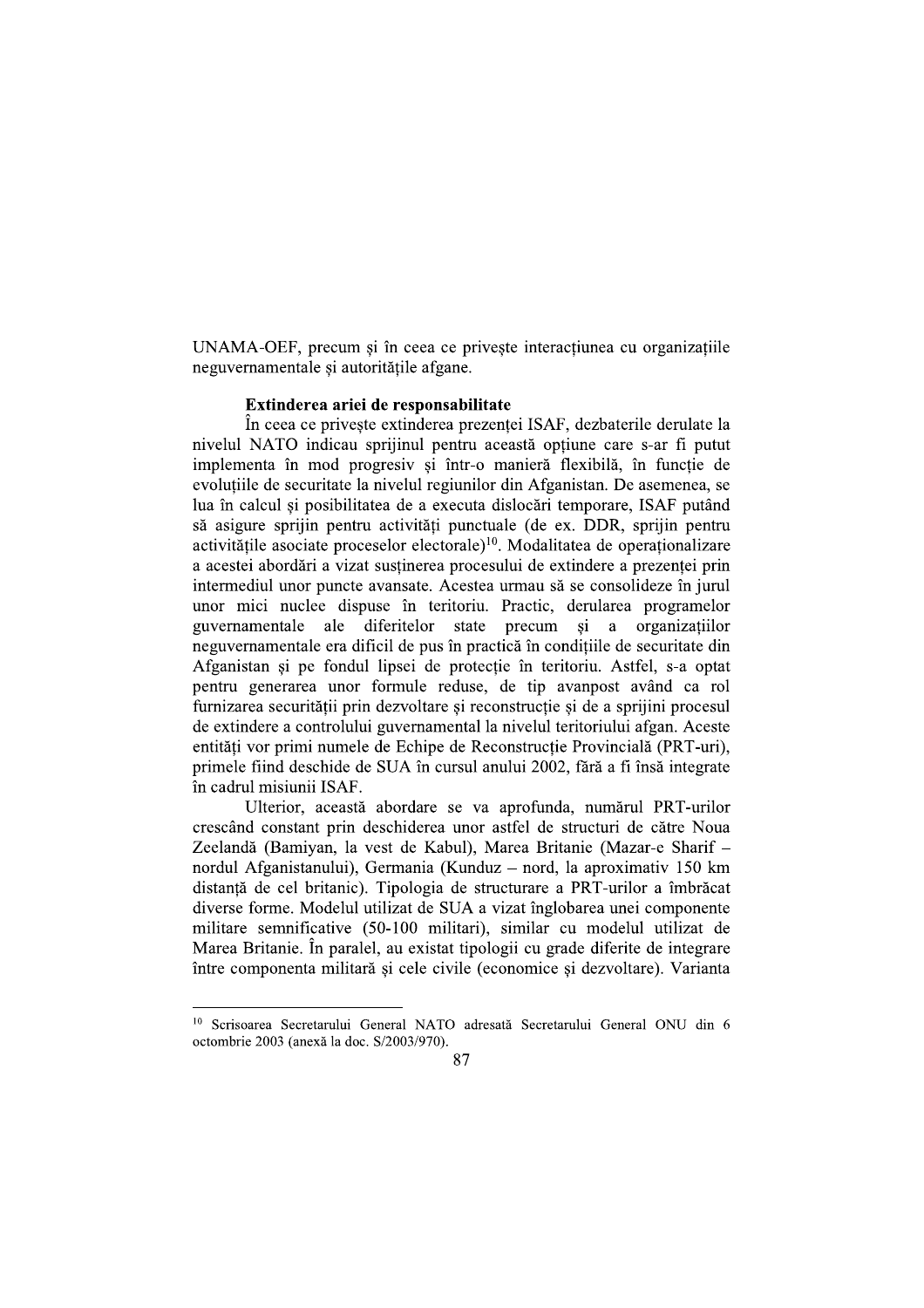utilizată de Germania s-a bazat pe delimitarea strictă, cu accent pe componenta civilă. Numărul PRT-urilor va crește continuu în perioada 2003-2006 ajungând la 30 astfel de structuri, majoritatea concentrate în estul Afganistanului. Deși dezvoltate<sup>11</sup> pe baze individuale de către statele participante la efortul de reconstructie, în structura acestora se regăseau de cele mai multe ori formule de cooperare în care erau angrenate mai multe state.

Pe aceste coordonate, la 13 octombrie 2003 a fost adoptată Rezolutia 1510 prin care mandatul ISAF a fost extins dincolo de perimetrul Kabul. Modalitatea de sustinere a acestui efort urma să se deruleze prin intermediul punctelor de sustinere reprezentate de PRT-uri. Prima directie de extindere a controlului prezenței ISAF s-a derulat în provinciile nordice având în vedere situatia de securitate relativ stabilă. La 31 decembrie Consiliul Nord-Atlantic a autorizat SACEUR pentru inițierea procesului de extindere a prezenței ISAF, prin includerea PRT-ului german deschis în Kunduz<sup>12</sup>. Summit-ul de la Istanbul (28 iunie 2004) a adoptat decizia de extindere a prezentei în nord, prin preluarea a patru noi PRT-uri (Mazar e-Sharif, Meymanah, Fyzabed si Baghilan) ceea ce a permis exercitarea controlului de către ISAF în nouă provincii (aprox. 1.900 km<sup>2</sup>). În sustinerea acestei decizii s-a agreat ca fiecare PRT să fie întărit cu câte o companie de infanterie (100 militari) la care se adăuga dislocarea unei forte de reactie rapidă de 1000 militari<sup>13</sup>. Toate acestea au contribuit la creșterea efectivelor cu 3.500 de contingente suplimentare dislocate în contextul deciziei aliate de sprijinire a alegerilor prezidentiale<sup>14</sup> din 9 octombrie 2004, incluzând două batalioane de infanterie (Italia si Spania) care au fost dislocate cu o

<sup>&</sup>lt;sup>11</sup> Detalii privind evoluția PRT-urilor în diferite regiuni ale Afganistanului în William Maley, Susanne Schmeill. Reconstructing Afghanistan, Routledge, Londra-New York, 2015.

<sup>&</sup>lt;sup>12</sup> Justyna Gotkowska. German problems with their missions in Afghanistan, CES Commentary, 01.12.2008, p.6.

NATO Expands presence in Afghanistan, disponibil la https://www.nato-.int/docu/update/2004/06-june/e0629a.htm, accesat la 18 octombrie 2021.

<sup>&</sup>lt;sup>14</sup> Primele alegeri democratice din Afganistan au fost câștigate de Hamid Karzai. Rolul NATO era acela de a asigura securitatea procesului electoral responsabilitatea primară fiind asigurată, în schimb, de forțele armate afgane.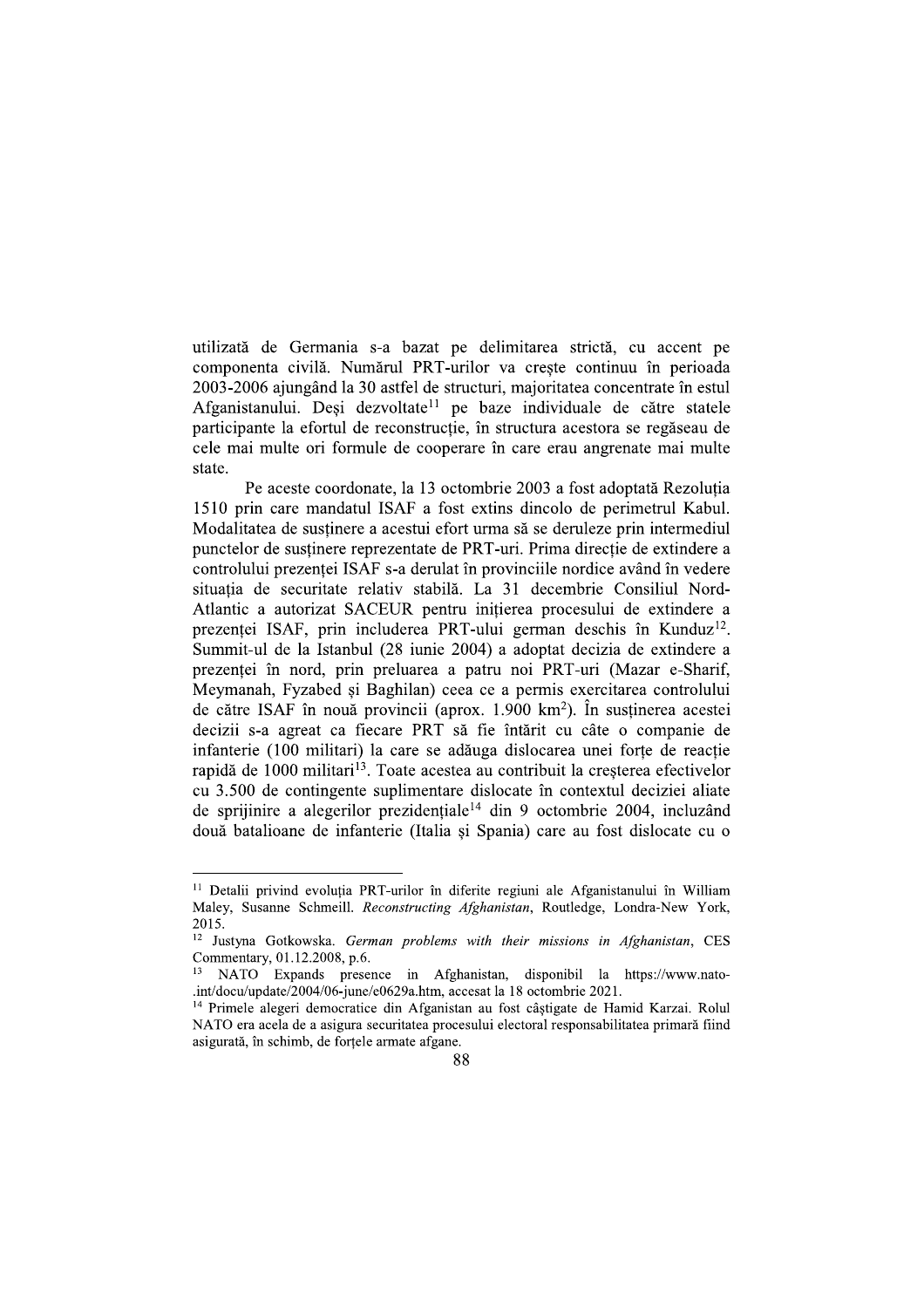lună înaintea procesului electoral. Efectivele totale ale ISAF vor crește, astfel, la aproximativ 9.000 militari.

Finalizarea primei etape a procesului de extindere către nord a fost realizată la 1 octombrie 2004, în urma căreia ISAF și-a putut manifesta efectele asupra securității în nouă dintre provinciile afgane, cunoscute sub numele de Aria de Nord. De asemenea, ISAF a preluat responsabilitatea (de la Germania) pentru asigurarea comenzii aeroportului internațional din Kabul (KAIA). Totodată, din perspectiva sprijinului acordat de ISAF reformei sistemului de securitate afgan, centrul activităților s-a concentrat pe accelerarea procesului DDR și colectarea armamentului greu în perimetrul nordic si Kabul. De asemenea, au continuat demersurile de pregătire a forțelor ANA prin intermediul unor echipe mobile de pregătire în domeniile: artilerie, combaterea dispozitivelor explozive improvizate (C-IED), sprijin medical. De asemenea, programele de pregătire s-au concentrat și pe componenta de dezvoltare profesională la nivelul comandamentelor ANA prin intermediul unor echipe atasate structurilor afgane. Sprijinul ISAF, chiar dacă indirect, s-a reflectat și în ceea ce privește reforma forțelor de politie si modernizarea sistemului de pregătire al acestora.

La 10 februarie 2005, Secretarul General NATO, Jaap de Hoop Scheffer sublinia, în urma reuniunii ministeriale informale de apărare, desfăsurată la Nisa (9-10 februarie 2005), decizia aliată de a continua procesul de extindere a prezenței ISAF în provinciile din vestul Afganistanului. Opțiunea de structurare a acestui demers s-a plasat pe aceleasi coordonate, anume integrarea PRT-urilor din acest perimetru sub comanda misiunii NATO.

Pe aceste coordonate, următoarea fază de extindere către vestul Afganistanului urma să înglobeze patru PRT-uri (două create de SUA în Herat și Farah la care se adăugau alte două care urmau să fie create de Lituania în Chaghcharan și Spania, în Qal'eh-ye). Spre deosebire de prima etapă, planul de extindere a inclus și misiuni de consolidare a sprijinului logistic pentru PRT-urile din zonă, prin crearea unei Baze avansate de sprijin (hub logistic) în Herat<sup>15</sup>. Urmare a consolidărilor succesive, la

<sup>&</sup>lt;sup>15</sup> Declaratia Secretarului General NATO, Jaap de Hoop Schefer, 10 februarie 2005, NATO Press Release (2005)014.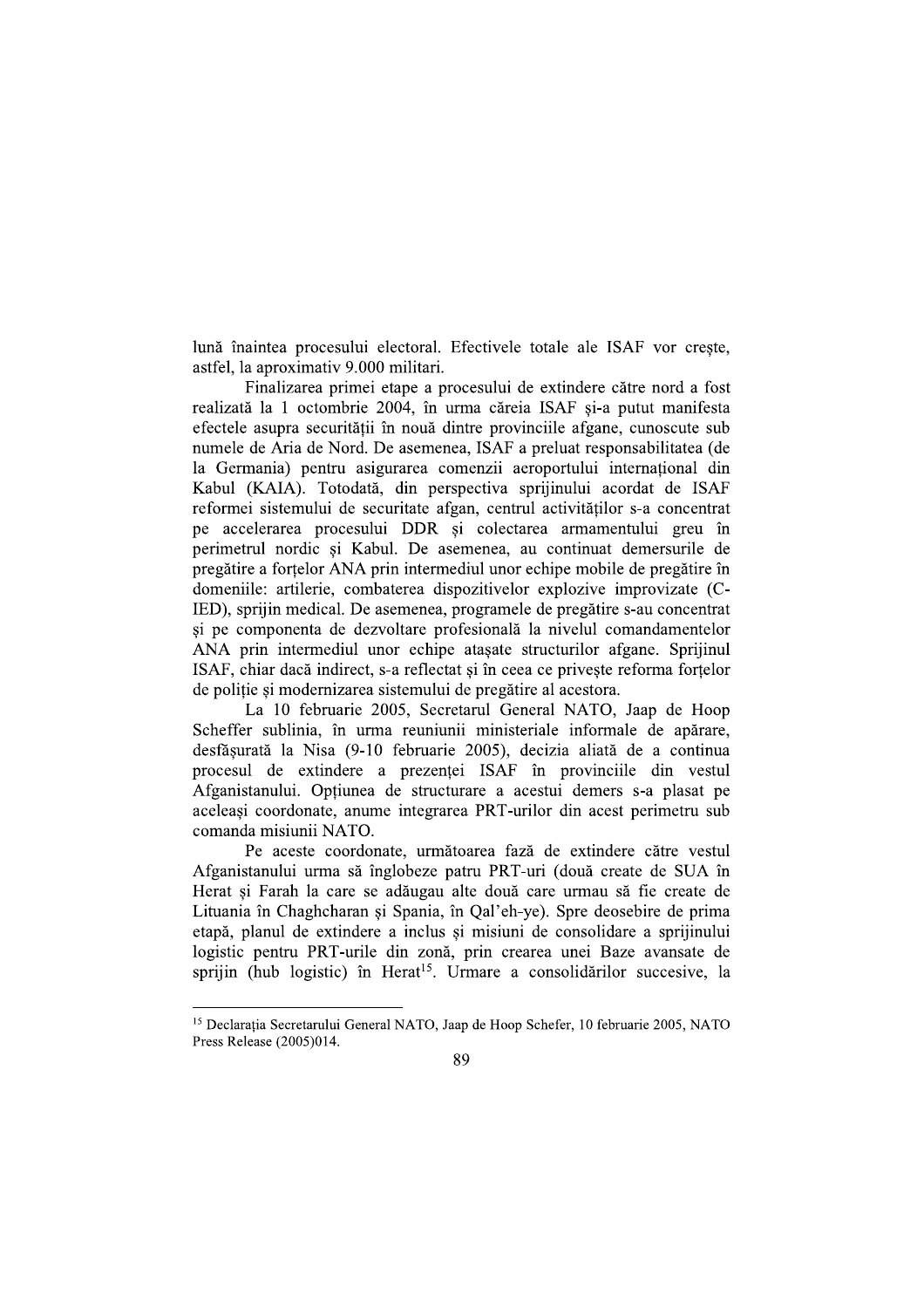începutul anului 2005 efectivele ISAF s-au ridicat la peste 8.200 militari din statele membre NATO si aproximativ 300 din 10 state non-NATO<sup>16</sup>. In februarie 2005, comanda ISAF a fost preluată de Turcia care o va asigura până în septembrie, când va intra în responsabilitatea Italiei. De asemenea, prin extinderea către vest, aria de responsabilitate ISAF va creste semnificativ, la aproximativ 50% din teritoriul Afganistanului.

Cu toate acestea, situația de securitate continua să se mențină volatilă, mai cu seamă în perimetrele sudic și estic dar și cu mentinerea unui nivel de instabilitate apreciabilă în celelalte provincii. Sub aceste auspicii, atenția ISAF s-a concentrat pe susținerea procesului de pregătire a alegerilor provinciale si generale din septembrie 2005. Pachetul de măsuri adoptate de NATO s-a concretizat în generarea Fortelor de sprijin a procesului electoral din Afganistan (ESF), incluzând contingente suplimentare totalizând 2.000 de militari dislocați de 10 state contributoare. Modalitatea de dispunere a acestor forte s-a concentrat pe consolidarea componentei terestre a ESF, prin cresterea numărului de militari la nivelul PRT-urilor (câte o companie puse la dispoziție de Austria, Italia, Olanda și Spania, respectiv consolidarea bazei din Kabul, prin contributia SUA si României).

Din această perspectivă, ISAF preia, începând din 1 iunie 2005, responsabilitățile pentru acordarea asistenței de securitate pentru regiunea de vest ceea ce a condus la cresterea numărului de forte angajate la un nivel de aproximativ 12.400 militari. De asemenea, dimensiunea aeriană a ESF a inclus dislocări de capabilități suplimentare de aviație în statele din vecinătate nordică a Afganistanului (6 avioane Mirage în Tadjikistan) și capacităti de alimentare în aer (Kârghistan). În aceeasi logică de a asigura capabilități de reacție rapidă și care să fie protejată de eventuale atacuri la sol, s-a creat un nucleu pentru transport în teatru în Uzbekistan (elicoptere puse la dispoziție de Germania și Suedia).

În ceea ce priveste sustinerea procesului de reformă a sectorului de securitate, angajamentul ISAF a continuat să se concentreze pe activități de sprijin a procesului de DDR. De asemenea, în a doua parte a anului se amplifică discutiile privind consolidarea rolului NATO în pregătirea fortelor ANA, în complementaritate cu rolul central asigurat de SUA și Operația

<sup>&</sup>lt;sup>16</sup> Raportul trimestrial către Națiunile Unite privind operația ISAF (doc. S/2005/131, p.3).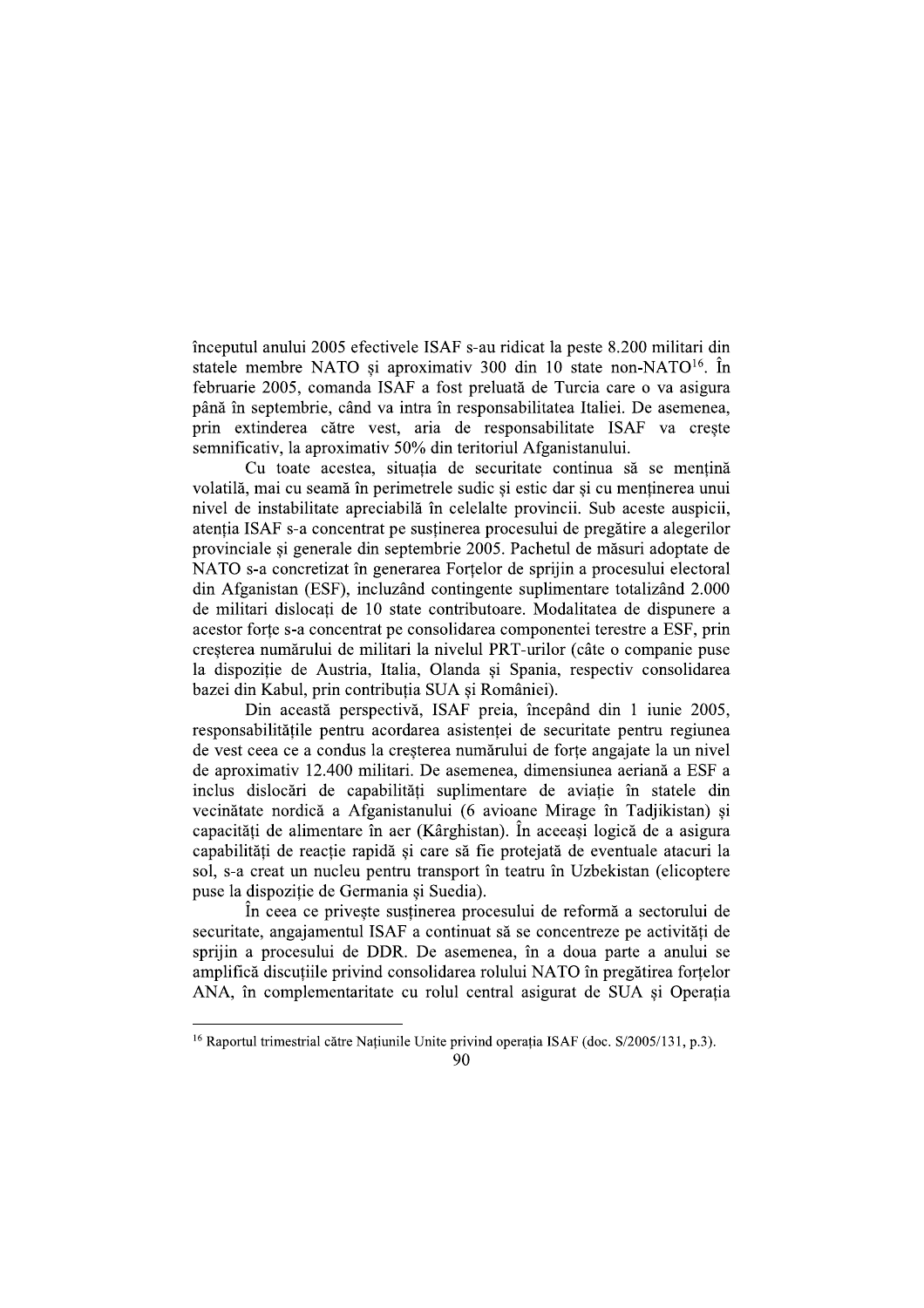Enduring Freedom. Continuitatea si intensificarea angajamentului NATO în Afganistan a reprezentat elementul central al vizitei presedintelui Karzai, efectuată la sediul NATO, în 11 mai 2005. Progresele înregistrate în stabilizarea situației din Afganistan și, subsecvent, crearea unui cadru politic prin alegeri democratice a permis abordarea la un nivel superior a angajamentului NATO în Afganistan. În acest sens, reuniunea miniștrilor de externe desfășurată la Bruxelles, în 8 decembrie 2005, a adus în atenție noi dezvoltări în relatia cu Afganistanul atât operational, cât și politic. Din perspectivă operațională, s-a optat pentru o abordare ambițioasă în accelerarea procesului de extindere, prin andosarea unui plan operational vizând secventierea următoarelor etape în toate provinciile afgane.

Principalele obiective avute în vedere pentru misiunea ISAF vizau:

"sprijinirea guvernului afgan în extinderea autorității proprii la nivelul teritoriului Afganistanului;

"derularea operațiilor de securitate și stabilitate în aria de responsabilitate, alături de forțele afgane;

"consiliere si sprijin pentru ANA nentru dezvoltarea capabilităților;

"sprijinirea guvernului afgan în dezarmarea grupărilor armate ilegale;

"asigurarea conditiilor de securitate si operationalitate a aeroportului din Kabul;

"sprijinirea poliției naționale afgane cu forme specializate de pregătire și interacțiune cu ANA:

• consiliere și sprijin pentru guvernul afgan în ceea ce privește strategia de control a granitelor;

"sprijinirea eforturilor afgane în combaterea narcoticelor;

"sustinerea altor domenii de reformă a sectorului de securitate<sup>17</sup>.

De asemenea, relatia cu Afganistanul a trecut la un nou nivel prin dezvoltarea unui program de cooperare individualizat în cadrul căruia vor fi

<sup>&</sup>lt;sup>17</sup> Comunicatul final al Reuniunii Consiliului Nord-Atlantic în format ministerial, Bruxelles, 8 decembrie 2005, disponibil la https://www.nato.int/cps/en/natohq/official texts 21715.htm?selectedLocale=en, accesat la 19.10.2021.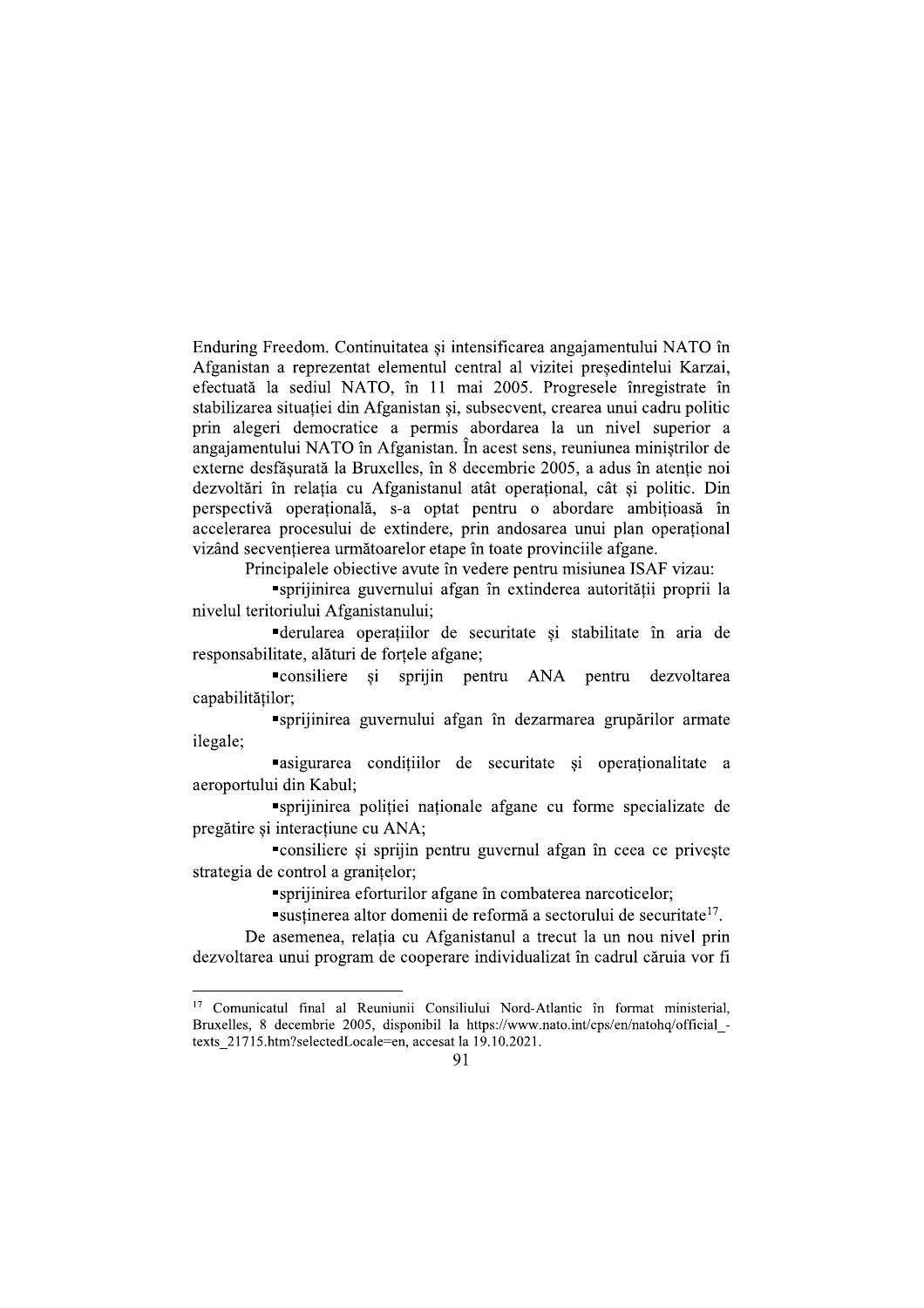utilizate toate instrumentele de parteneriat pe care NATO le deținea. Demersul aliat venea ca răspuns la apelul presedintelui Karzai privind continuitatea si dezvoltarea angajamentului NATO. După cum se observă. contribuția ISAF în contribuția la stabilizare și reconstrucție devenea din ce în ce mai pronuntat, devenind principalul actor în derularea procesului de reformă a sectorului de securitate. De asemenea, demersul NATO trebuie privit și din perspectiva demersurilor internaționale vizând optimizarea platformei de spriiin international acordat Afganistanului. Astfel, se dorea structurarea relației de cooperare cu noile autorități politice alese democratic precum și de optimizare a modalităților de sprijin și asistență care să țină cont de evolutiile mediului de securitate local precum si de stadiul procesului de reconstrucție și dezvoltare.

Acestui scop îi va răspunde organizarea "Conferinței privind Afganistanul", desfășurată la Londra, în 31 ianuarie - 1 februarie 2006 care va conduce la adoptarea unui "Afghanistan Compact", structurat pe trei componente: securitate, guvernanță, stat de drept și drepturile omului, dezvoltare socială și economică, fiind elaborat în concordanță cu obiectivele asumate de guvernul afgan pentru perioada 2008-2020. Pe palierul de securitate, rolul central era reprezentat de NATO prin intermediul ISAF, măsurile adoptate în ceea ce privește extinderea prezenței și consolidarea sprijinului pentru sectorul de securitate fiind reconfirmat în contextul asistenței internaționale acordat Afganistanului. Obiectivele concrete la care NATO a subscris, adoptate în cadrul acestei conferințe vizau, din perspectiva aspectelor de securitate, puncte precum:

"asigurarea, până în 2010, de către ISAF, OEF și PRT-urile asociate, a securității și stabilității în toate regiunile din Afganistan, inclusiv din perspectiva consolidării capabilităților afgane;

•crearea, până în 2010, a unei armate nationale afgane profesioniste si echilibrată etnic a cărei susținere economică și financiară să fie asumată gradual de partea afgană alături de sprijinul internațional;

■ desfiintarea tuturor grupărilor ilegale din Afganistan;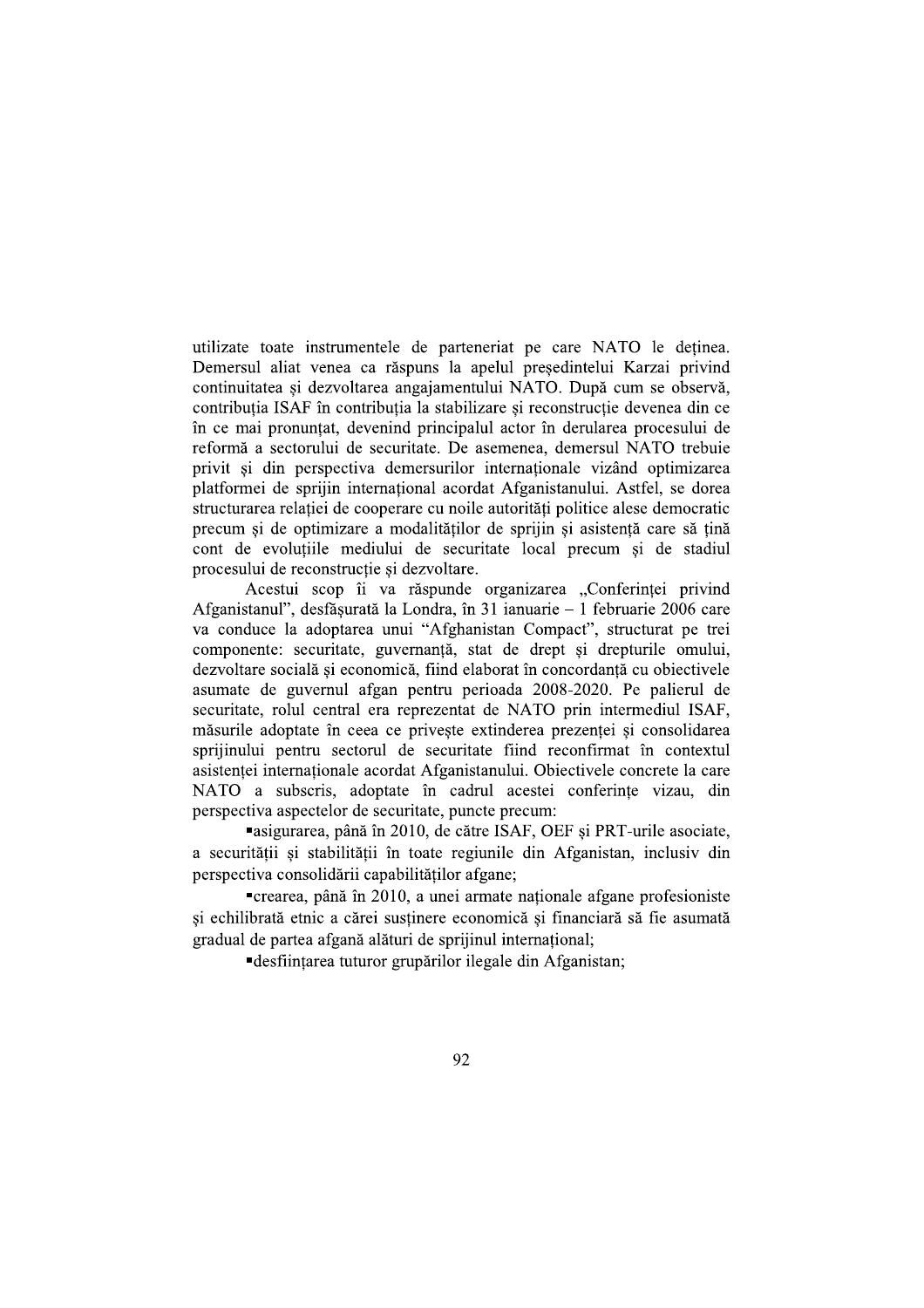■reducerea cu 70% a suprafețelor minate și distrugerea depozitelor de mine (2007), respectiv a celor de munitie în surplus sau expirată  $(2010)^{18}$ .

Prin asumarea unui profil strategic al relației de cooperare cu Afganistanul s-a trecut și la inițierea procesului de planificare pentru extinderea către regiunile din sud si cu perspectiva de asumare a responsabilităților și pentru restul regiunilor din est. În acest sens, la 31 iulie 2006, ISAF a preluat comanda în regiunea sudică. Transferul, realizat de la forțele americane, s-a realizat pe aceleași coordonate și prin utilizarea PRTurilor ca elemente de susținere, în șase provincii (Daykundi, Helmand, Kandahar, Nimruz, Uruzgan si Zabul). La nivelul acestor provincii functionau patru PRT-uri pe care ISAF le va prelua în coordonare. Totodată, efectivele misiunii NATO în momentul implementării deciziei de extindere erau de aproximativ 11.000 de militari proveniți din statele membre și 10 non-NATO. Potrivit evaluărilor aliate, necesarul<sup>19</sup> de forțe generat de extinderea către provinciile din sud urma să se ridice la peste 20.000 de militari, necesar care urma să fie acoperit până în august 2006.

De asemenea, extinderea către sud a generat modificări substantiale la nivelul situatiei din teatru. În primul rând, ISAF se va confrunta cu o nouă realitate operațională determinată, în mod automat, de nivelul ridicat al insurgentei în provinciile sudice. Implicatiile imediate se vor regăsi în definirea unei posturi robuste a prezentei NATO si adaptarea planului de operații și a regulilor de angajare. În același timp, amprenta geografică a ariei de responsabilitate se modificase substantial (aprox.  $78.000 \text{ km}^2$ ) ceea ce a determinat modificări la nivelul structurii misiunii. Procesul de reorganizare a vizat crearea unei noi arhitecturi de comandă și control. Astfel, la 1 iunie 2006 au fost constituite comandamentele regionale Nord și Vest (RC North, RC West). Pe aceleasi principii, din 6 august 2006 Brigada Multinatională Kabul va deveni Comandamentul Regional Capitală (RC Capital). La 5 octombrie s-a derulat și ultima etapă a procesului de extindere, prin preluarea responsabilităților pentru provinciile din estul Afganistanului și, subsecvent, crearea Comandamentului regional Est (RC

<sup>&</sup>lt;sup>18</sup> The Afghanistan Compact, Londra, 31 ianuarie – 1 februarie 2006.

<sup>&</sup>lt;sup>19</sup> Raportul trimestrial către Națiunile Unite privind operația ISAF, doc. S/2006/765, p.3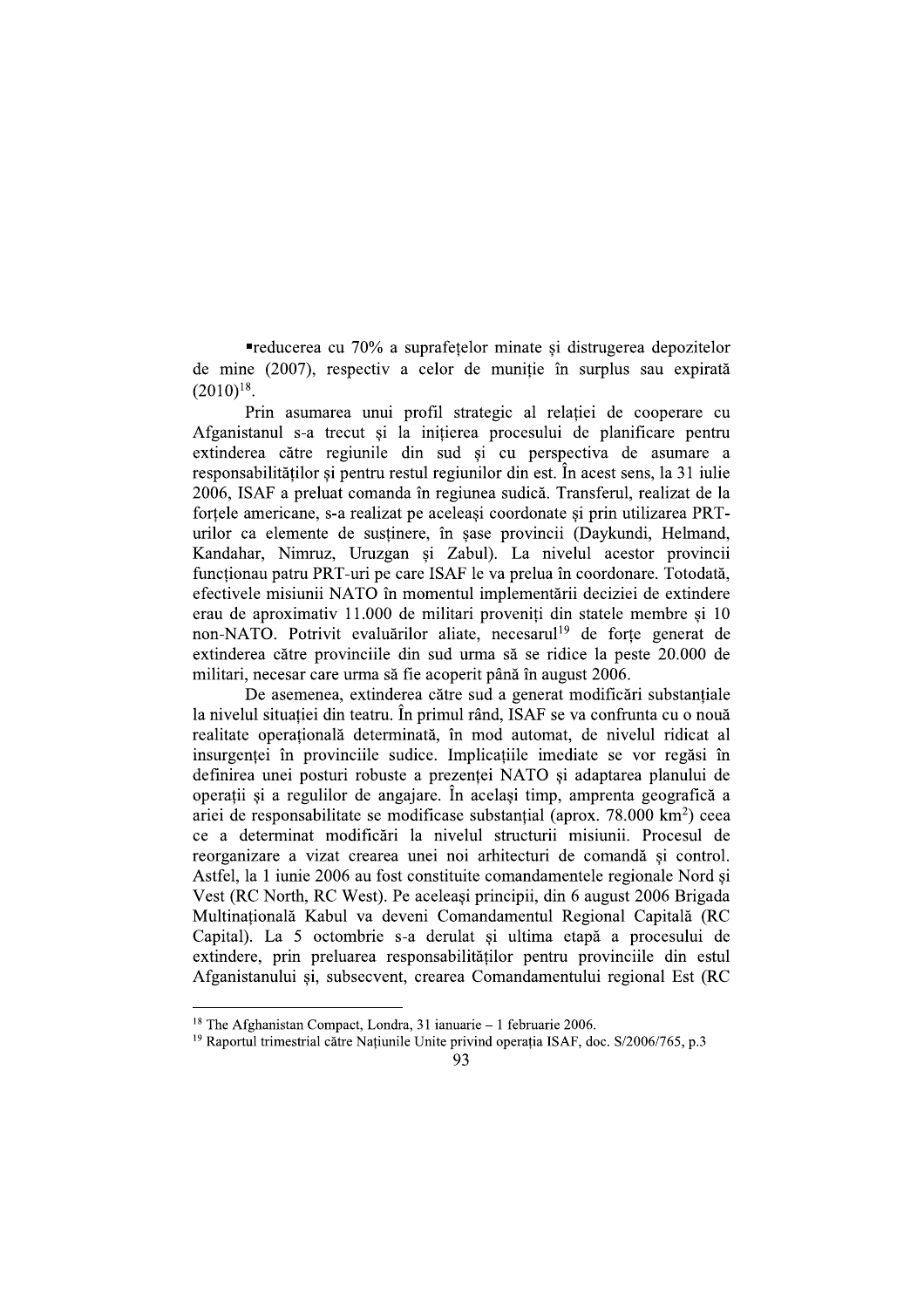East), ceea ce a permis finalizarea procesului de acoperire a întregului teritoriu afgan.

Implicatiile acestei decizii se vor regăsi în cresterea complexitătii angajamentului NATO, cu impact direct la nivelul capacității forțelor dislocate în teatru de a gestiona insurgenta din provinciile sudice si estice. De asemenea, efortul statelor contributoare va cunoaște noi provocări, atât din perspectiva necesității de creștere numerică a contingentelor din teatru pentru a asigura o acoperire eficientă a ariei de operații, cât și de a asigura capacitățile necesare pentru mobilitate și protecție a acțiunilor de pregătire a fortelor afgane. Din perspectiva sprijinului acordat fortelor de securitate afgane, extinderea prezenței ISAF a generat nevoia de descentralizare a programului de pregătire la nivel provincial. Pe fondul asumării rolului central al NATO în pregătirea ANA, s-a trecut la dezvoltarea tipologiei utilizate, în special prin cresterea numărului de echipe de legătură și mentorat (OMLT-uri) dislocate în teatru. În acest sens, atenția planificatorilor aliati s-a concentrat pe dezvoltarea centrelor provinciale de coordonare, prin intermediul cărora se dorea asigurarea sinergiei operationale între forțele de poliție și cele ale armatei afgane, la nivel local. Totodată, se dorea dezvoltarea acestui tip de entităti pentru fiecare provincie astfel încât autoritățile locale să poată beneficia de sprijinul eficient și optim al fortelor de securitate.

În paralel cu misiunile de pregătire ale forțelor afgane, dezvoltarea posturii ISAF a înglobat și o serie de domenii noi în care ISAF se va implica, după cum este cazul: reformei judiciare, distrugerea explozibililor rămasi după război, reconcilierea afgană, dezvoltarea cooperării regionale. Din această perspectivă, ISAF va deveni o prezență constantă în cadrul mecanismelor de lucru și coordonare internă din Afganistan. Un aspect particular îl reprezintă implicarea ISAF în susținerea securității granițelor prin dezvoltarea unei politici relationale între propriile contingente și unitățile de graniță ale statelor vecine Afganistanului. De asemenea, în contextul angajamentului extins al NATO, programul de reformă și modernizare a fortelor de politie s-a consolidat semnificativ, inclusiv prin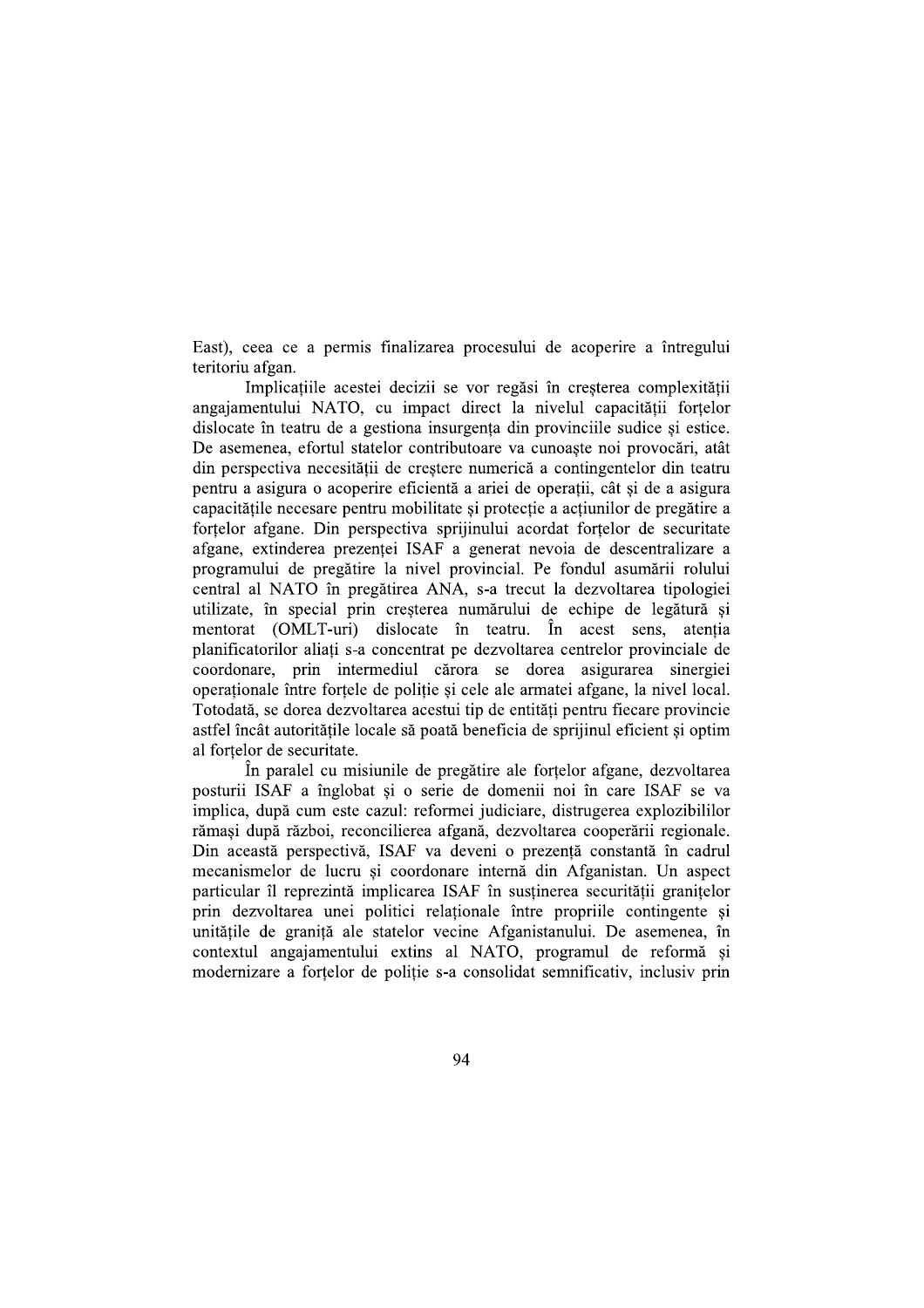utilizarea modelului OMLT pentru implementarea programului de pregătire operatională<sup>20</sup>.

#### Stabilizarea si combaterea insurgentei

Extinderea prezentei a adus o dilemă suplimentară, anume cea privind modul de abordare a insurgentei la nivelul misiunilor ISAF. Dezbaterile aliate au relevat curente de opinie diverse, incluzând și opțiunea de mentinere a efortului pe dimensiunea de reconstructie, în conditiile cresterii cerintelor de forte si capabilități care nu vor putea fi acoperite în orizontul temporal anticipat. Până la sfârșitul anului, efectivele ISAF se mentin în plaja de 31-35.000 de militari. Cu prilejul reuniunii ministrilor de externe NATO din 26 ianuarie 2007, prioritățile stabilite pentru perioada următoare vor include: consolidarea eforturilor de reconstrucție, dezvoltarea asistentei în domeniul pregătirii pentru armata afgană, politie și administrația afgană<sup>21</sup>. În acest context, o serie de state membre au avansat contribuții suplimentare care vor fi confirmate cu prilejul reuniunii miniștrilor apărării din 14 iunie 2007 în urma cărora efectivele ISAF ajung la 40.000 incluzând noi angajamente în ceea ce priveste echipele de pregătire și instruire. Potrivit datelor comunicate în urma reuniunii ministeriale, efortul internațional a permis pregătirea a aproximativ 40.000 de militari afgani și peste  $60.000$  polițiști<sup>22</sup>. În paralel cu aceste eforturi, fortele ISAF au fost angrenate, alături de cele afgane, în operatii de deplasându-se $^{23}$ combatere a insurgentei, accentul tactic către comandamentele din sud și est unde intensitatea operațională crește semnificativ. De asemenea, un segment distinct al asistentei acordată Afganistanului si în care NATO va avea un rol important a fost reprezentat

<sup>&</sup>lt;sup>20</sup> Declarația Summitului NATO de la Riga, disponibilă la https://www.nato.int/docu/pr/2006/p06-150e.htm, accesat la 20.10.2021.

NATO to step up assistance to Afghanistan, disponibil la https://www.nato.int/docu/update/2007/01-january/e0126a.html, accesat la 20.10.2021.

<sup>&</sup>lt;sup>22</sup> Comunicatul final al reuniunii Consiliului Nord-Atlantic în sesiunea miniștrilor apărării, 14 iunie 2007, disponibil la https://www.nato.int/docu/update/2007/06-june/e0615b.html, accesat la 21.10.2021.

<sup>&</sup>lt;sup>23</sup> Concluzii privind rezultatele Conferintei de generare a fortelor desfăsurată în noiembrie 2007, disponibil la https://www.nato.int/docu/speech/2007/s071107b.html, accesat la 21.10.2021.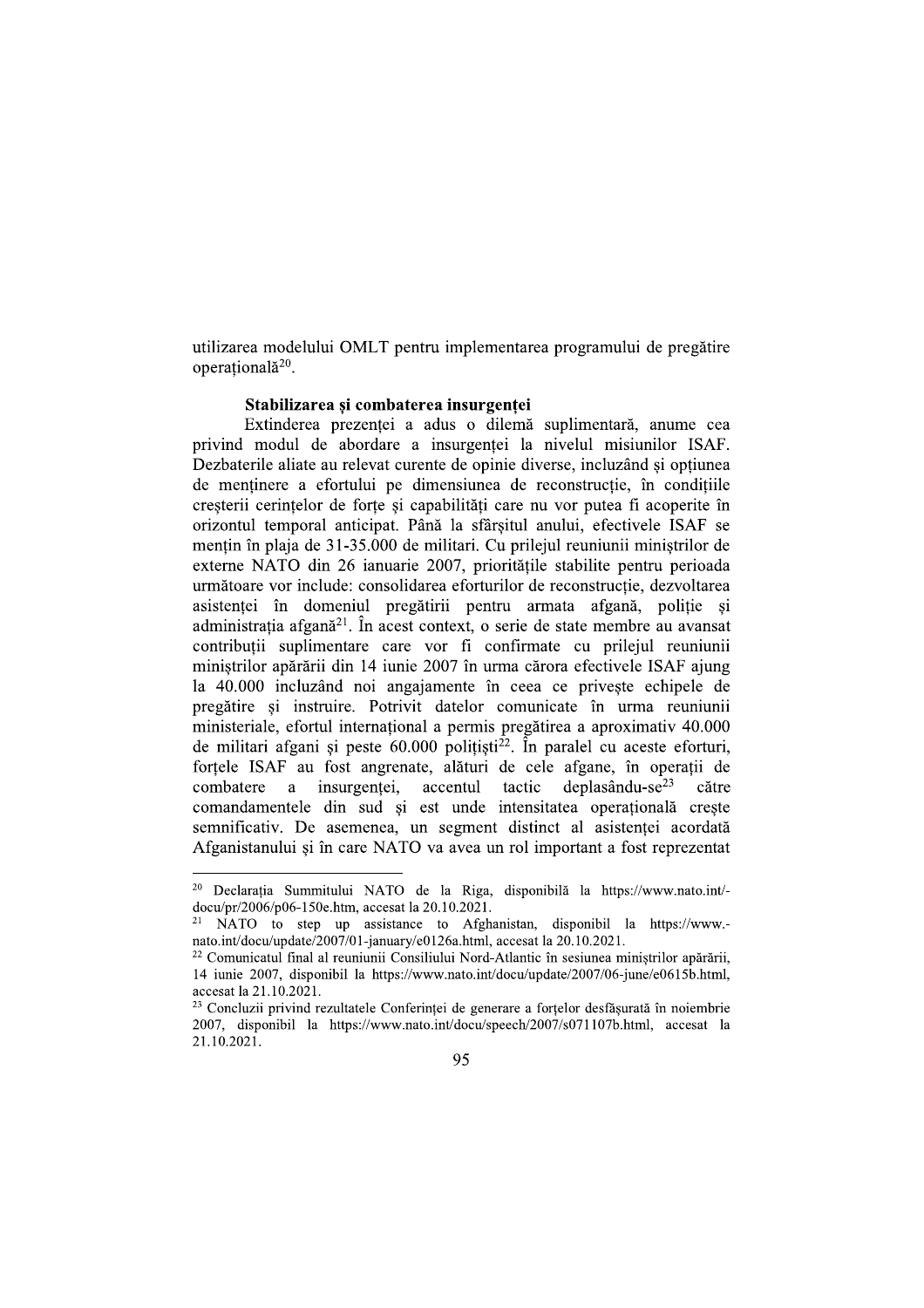de sprijinul financiar. În cursul anului 2007 a fost creat un mecanism care să sustină financiar diferite operatii logistice precum si pentru a se asigura transportul în teatru a diferitelor echipamente donate armatei afgane de statele participante în cadrul ISAF. Cunoscut sub numele de ANA Trust Fund acest instrument urmărea și finantarea achizitiilor de tehnică fiind extins ulterior și pentru a asigura resursele financiare pentru diferite activități de pregătire.

Summit-ul de la Bucuresti (2-4 aprilie 2008) a generat un nou moment în aprofundarea relației de cooperare între NATO și Afganistan, prin adoptarea Planului Cuprinzător Politico-Militar care cuprindea o matrice integrată a activităților de cooperare și parteneriat pe care Alianta Nord-Atlantică urma să le deruleze în sprijinul procesului de reconstrucție. De asemenea, a fost adoptată Declaratia privind "Viziunea strategică a ISAF" prin care se avansa o perspectivă consolidată asupra rolului misiunii NATO în procesul de reconstructie si stabilizare din Afganistan, structurată pe patru piloni vizând:

•un angajament ferm și partajat cu autoritățile afgane pe termen lung;

"sprijin pentru consolidarea responsabilităților și responsabilitatea afgană asupra procesului de reconstrucție;

"abordarea cuprinzătoare de către comunitatea internațională prin eforturi comune militare și civile;

**•**intensificarea cooperării si angajamentului vecinii cu Afganistanului, în special Pakistan<sup>24</sup>.

Din perspectiva angajamentului în teatru, se viza asumarea de noi contribuții cu forțe și mijloace, simultan cu adaptarea posturii acestora prin flexibilizarea potențialului de utilizare și a regulilor de angajare. În cadrul acestei abordări, prioritare erau fortele de manevră, cât și echipele de pregătire si instruire avându-se în vedere parametrii agreati pentru nivelul fortelor afgane. Asupra acestui aspect, în februarie 2008 a fost aprobat plafonul de 80.000 de militari pentru ANA care urma să fie realizat până în 2010. Structura armatei afgane urma să includă 13 brigăzi de luptă, 1

<sup>&</sup>lt;sup>24</sup> Viziunea strategică a ISAF, Summit-ul NATO de la București, 2008, disponibilă la https://www.nato.int/cps/en/natolive/official texts 8444.htm, accesat la 22.10.2021.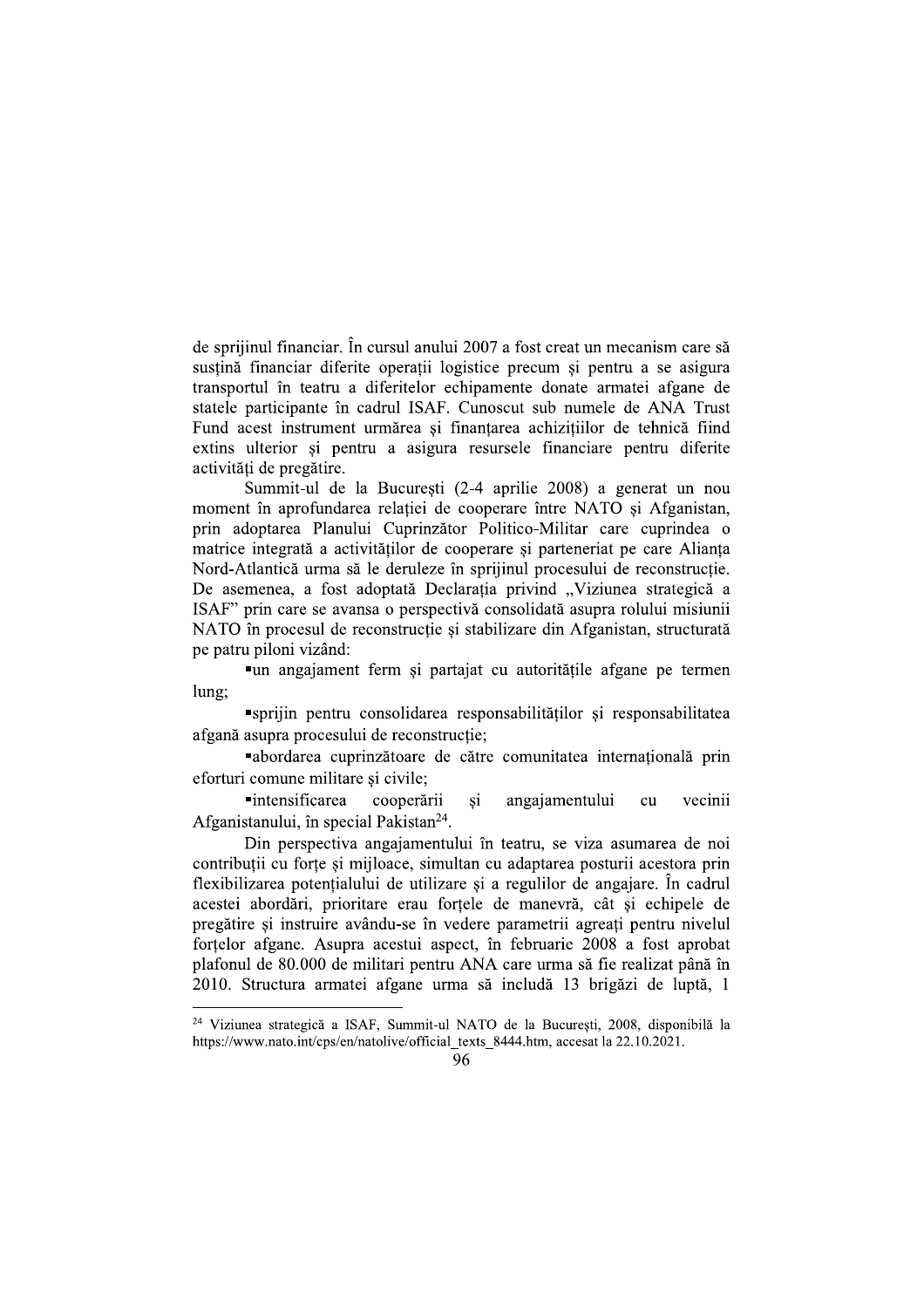brigadă mecanizată, 1 brigadă forțe speciale, unități de sprijin și un corp de aviatie.

Summit-ul de la Bucuresti (2-4 aprilie 2008) a reconfirmat interesul pentru consolidarea contribuției din Afganistan și, subsecvent, de preluare a unui rol tot mai consolidat în gestionarea situatiei de securitate. Prima etapă relevantă pentru această discuție a fost reprezentată de preluarea responsabilității pentru Kabul și perimetrul adiacent care se va realiza până la sfârsitul anului 2008. Statistica momentului indica cresterea semnificativă a trupelor dislocate în cadrul ISAF (aprox. 50.000), cât și a efectivelor ANA (50-55.000). Nivelul de pregătire al fortelor militare afgane ajunge la un ritm de 2.000 militari care finalizau lunar procesul de pregătire și certificare. În același timp, contribuția ISAF la derularea programelor de dezvoltare dintre care pot fi mentionate constructia de drumuri (peste 4000 km), reabilitarea sistemului de electricitate și extinderea în teritoriu. Cu toate acestea, nivelul de intensitate al actiunilor insurgente a crescut constant, manifestându-se cu predilectie în sud și est sub forma confruntărilor cât și în generalizarea actiunilor asimetrice, în special prin plasarea de dispozitive explozive improvizate.

Reiterarea angajamentului NATO a condus la cresterea numărului de forțe dislocate în cadrul ISAF care ajung, în a doua jumătate a anului 2008, la aproximativ 60.000 de militari din statele aliate si partenere. Cu toate acestea, numărul victimelor înregistrate de forțele ISAF continuă să crească<sup>25</sup> (aprox.800) mai ales pe fondul insurgenței din sud și est. Dificultatea de a gestiona aceste provocări se va accentua în a doua jumătate a anului, situatie ilustrată prin dublarea numărului de victime înregistrate de contingentele NATO. In aceste conditii, a fost initiat un amplu proces de evaluare asupra evoluțiilor angajamentului din Afganistan ale cărui rezultate vor fi abordate cu prioritate pe timpul Summit-ului NATO de la Strasbourg-Kehl (4 aprilie 2009). În declarația adoptată cu acest prilej au fost reiterate angajamentele aliate, cu un accent particular pe dimensiunea de pregătire a fortelor de securitate afgane precum si pe dezvoltarea perspectivei regionale de combatere a insurgentei, în special din perspectiva relatiilor afganopakistaneze. Accentul plasat pe dimensiunea de pregătire s-a raportat la

<sup>&</sup>lt;sup>25</sup> S/2009/283 - Raportul trimestrial către Națiunile Unite privind operația ISAF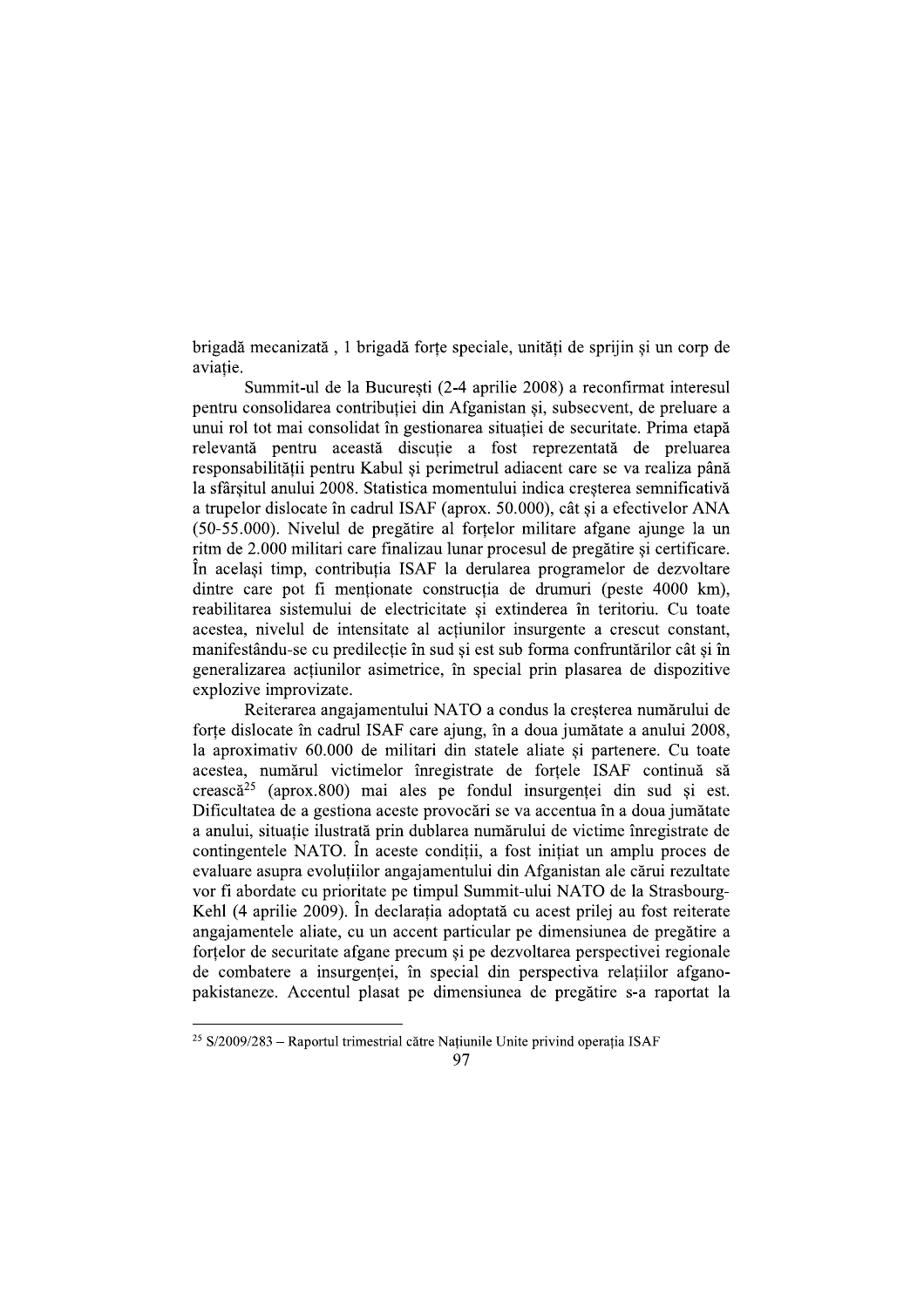deciziile asumate în cadrul mecanismelor de coordonare internatională privind cresterea efectivelor ANA la 134.000 de militari<sup>26</sup>. Implicatiile acestei optiuni pe dimensiunea efortului de pregătire, instruire și înzestrare a fortelor afgane s-au reflectat în adoptarea deciziei de lansare a Misiunii NATO de pregătire din Afganistan (NTM-A), responsabilă pentru pregătirea superioară a ANA și pe acordarea sprijinului de substanță al forțelor de politie. Se poate vorbi, astfel, despre o specializare evidentă a procesului de pregătire. Misiunile principale ale NTM-A vizau sprijinirea programelor de pregătire la nivel districtual fiind vizat segmentul de recruți și consolidarea capacității și infrastructurii instituționale afgane. De asemenea, tipologia care se avea în vedere pentru structurarea sistemului de pregătire viza depășirea deficiențelor existente prin utilizarea modelului "train-thetrainers".

Pe fondul deciziilor Summit-ului NATO, accentul actiunilor ISAF se va concentra pe combaterea insurgenței, demers favorizat și de angajamentul asumat, la 17 februarie 2009, de Administratia Obama privind suplimentarea trupelor din Afganistan cu un contingent de 17.000 militari care se adăugau celor 36.000 deja existenti la acel moment în cadrul ISAF si Misiunea "Enduring Freedom". De asemenea, strategia SUA a plasat un accent suplimentar pe consolidarea ecuației de securitate regională, printr-un angajament consolidat al Pakistanului împotriva grupărilor insurgente. Opțiunea unei abordări ferme în combaterea insurgenței este reflectată și în schimbările efectuale la nivelul comenzii ISAF prin numirea, în mai 2009, a generalului Stanley McChrystal în functia de COMISAF. Cresterea numărului de forte angajate a permis initierea, în iulie 2009, a unei ofensive de anvergură a ISAF împotriva insurgentei din regiunile de sud si est ale Afganistanului. Cu prilejul reuniunii informale a ministrilor apărării, desfășurată la Bratislava în 23 octombrie 2009, a fost reluată importanța adoptării unei posturi ferme împotriva insurgenței ca o precondiție pentru facilitarea procesului de reconstrucție. Principala concluzie a acestui eveniment a vizat adaptarea strategiei din Afganistan, în sensul unei abordări cuprinzătoare, simultan cu mentinerea unui sistem operational

<sup>&</sup>lt;sup>26</sup> Declarația Summit-ului NATO de la Strasbourg-Kehl, disponibilă la https://www.nato.int/cps/en/natolive/news 52837.htm, accesat la 22.10.2021.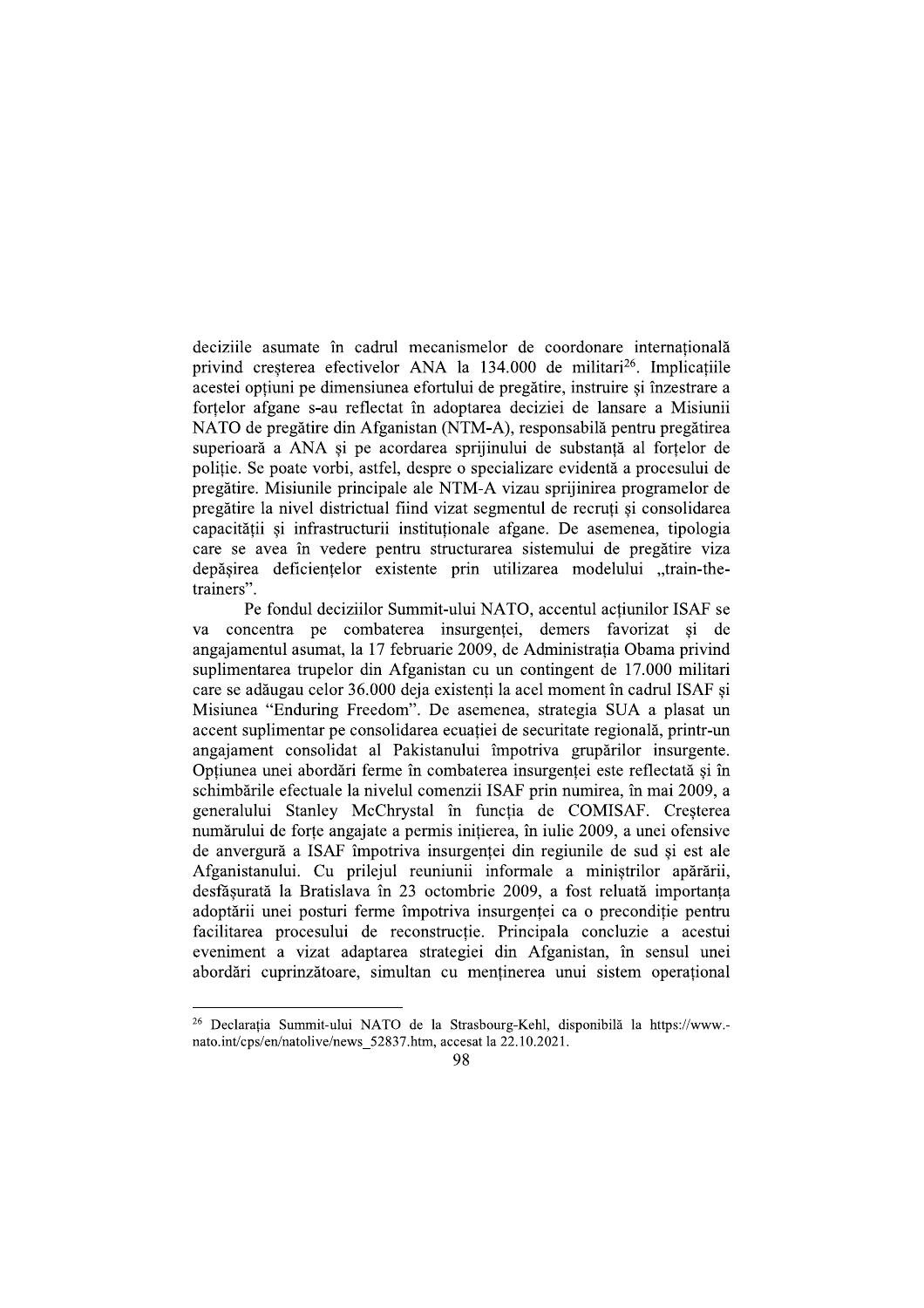optim de combatere a insurgentei. În centrul strategiei propusă de McChrystal un loc special era acordat accelerării programului de pregătire a fortelor afgane de securitate. În mod evident, această paradigmă s-a reflectat în prioritizarea efortului ISAF pentru perioada imediat următoare vizând: protectia populatiei afgane; consolidarea capacitătilor fortelor de securitate afgane; intensificarea cooperării cu partenerii internaționali pentru consolidarea bunei guvernări; dezvoltarea relațiilor de cooperare între Afganistan și vecinii săi, în special Pakistan. În sustinerea acestei agende. a fost adoptată "Concepția strategică" pentru tranziția către preluarea conducerii în asigurarea responsabilităților de securitate de către partea afgană. Implementarea acestui obiectiv avea la bază derularea procesului de tranziție finalizat cu succes în această perioadă pentru perimetrul Kabul.

Sub aceste auspicii, apelul generalului McChrystal vizând cresterea suplimentară a efortului aliat în Afganistan a beneficiat de un ecou favorabil. Astfel, la 1 decembrie 2009, președintele SUA anunța o nouă crestere a efectivelor americane cu încă 30.000 de militari până în vara anului următor. De asemenea, strategia anunțată de președintele Obama cu acest prilej avansa pentru prima oară un calendar de retragere din Afganistan având ca punct de initiere<sup>27</sup> luna iulie 2011. Abordarea SUA a fost împărtășită la nivelul NATO, exprimat în cadrul reuniunii miniștrilor de externe din 4-5 decembrie 2009. Reafirmarea angajamentului<sup>28</sup> politic privind reconstrucția Afganistanului a fost dublată de avansarea unor noi angajamente<sup>29</sup> cu forțe și capabilități însumând aproximativ 7.000 de militari. Sub aceste auspicii, la mijlocului anului 2010 nivelul trupelor angrenate sub egida ISAF atinge plafonul de 120.000 militari. Nivelul operatiilor de combatere a insurgentei se dezvoltă semnificativ ceea ce s-a reflectat în îmbunătățirea situației de securitate dar cu implicații semnificative în planul creșterii numărului de victime înregistrat<sup>30</sup> de ISAF. De asemenea, accentul operational plasat în zonele de sud și est a generat o

<sup>&</sup>lt;sup>27</sup> Discursul președintelui SUA, Barack Obama, la Military Academy West Point, 1 decembrie 2009.

<sup>&</sup>lt;sup>28</sup> Declarația președintelui SUA, Barack Obama, privind Afganistan, 4 decembrie 2009.

<sup>&</sup>lt;sup>29</sup> Declarația Secretarului General NATO privind rezultatele Conferinței de generare a fortelor pentru Afganistan, 7 decembrie 2009.

<sup>&</sup>lt;sup>30</sup> S/2010/548 – Raportul trimestrial către Națiunile Unite privind operația ISAF, 2010, p.3.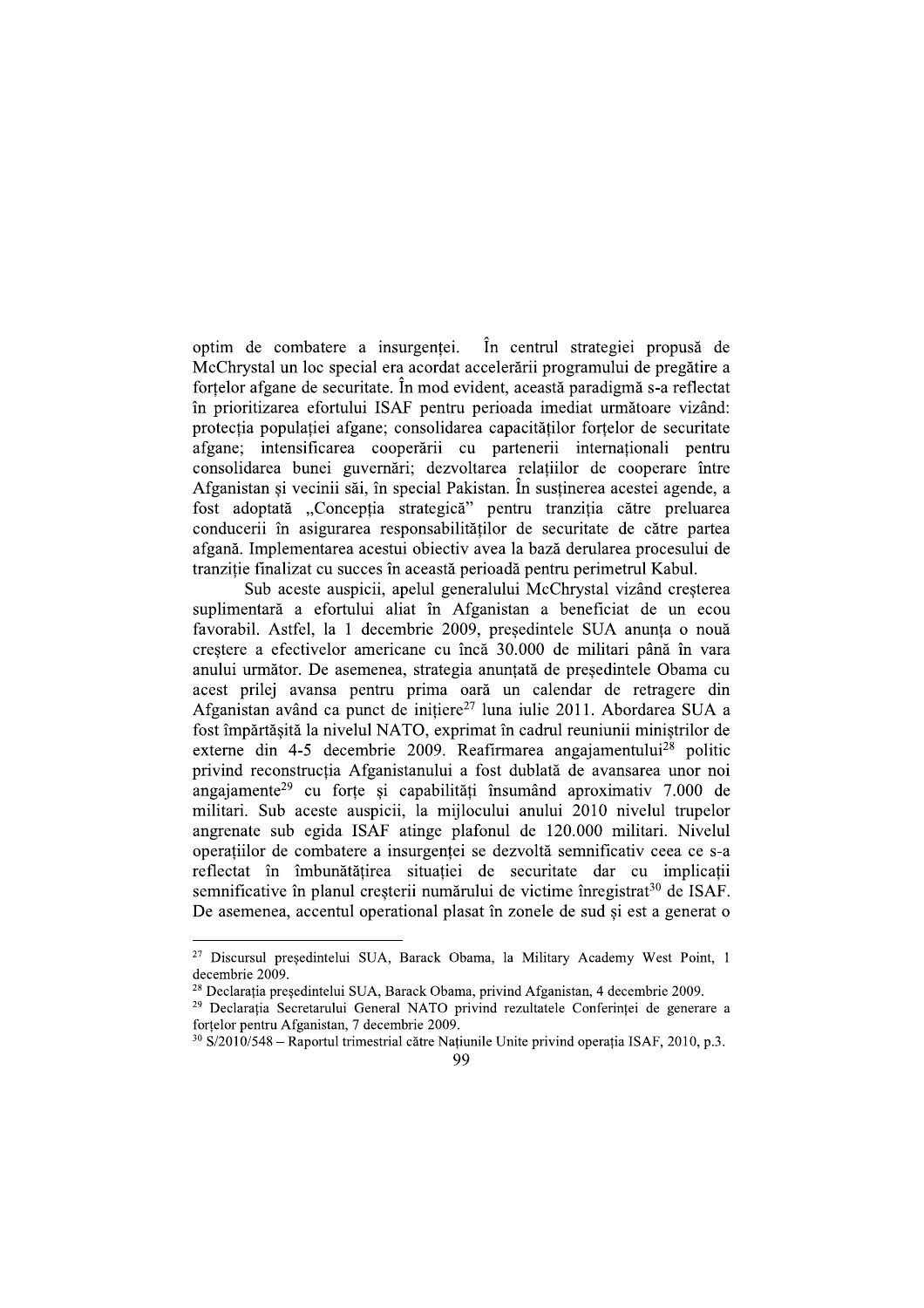serie de transformări la nivelul structurii de comandă ISAF, orientate către o mai bună gestionare a actiunilor anti-insurgentă și maximizare a rezultatelor. Astfel, în iunie 2010 Comandamentul regional sud a fost divizat în două componente: sud-est (RC S-E), respectiv sud-vest (RC S-W)<sup>31</sup>. În paralel cu acțiunile ISAF, procesul de pregătire a forțelor de securitate afgane a continuat accelerat prin intermediul NTM-A, în condițiile unor plafoane în continuă creștere pentru armată (171.600/2011) si politie (134.000/2011).

Summit-ul NATO de la Lisabona a reprezentat punctul de cotitură în formalizarea noului curs al politicii aliate fată de evolutia ISAF. În acest sens, s-au stabilit parametrii procesului de tranzitie a responsabilităților pentru gestionarea securității care urma să înceapă în 2011, în baza unei analize atente a situatiei de securitate. Termenul limită avansat pentru finalizarea tranziției a fost stabilit pentru 2014, procesul în sine fiind dictat de condițiile de teren și nu neapărat de calendarul agreat<sup>32</sup>. Practic, procesul de tranzitie a fost abordat din perspectiva initierii unei formule de parteneriat și cooperare între NATO și Afganistan care avea să fie formalizat cu prileiul reuniunii NATO. În fundamentarea acestei interactiuni de nivel superior, se avea în vedere experienta acumulată în ultimul deceniu de cooperare sub egida efortului internațional dedicat reconstrucției statului afgan. Din această perspectivă, summit-ul de la Lisabona a consemnat asumarea unei noi declarații politice NATO-Afganistan prin care se stabileau parametrii pentru cooperarea politico-militară, prin utilizarea unui set extins de instrumente de care NATO dispunea în procesul de reformă si modernizare a fortelor de securitate afgane, în special prin continuarea NTM- $A^{33}$ .

Anul 2011 avea să aducă inițierea efectivă a procesului de tranziție. La 22 martie președintele Karzai a anunțat prima etapă a acestui proces

 $31$  Ibidem p. 5

<sup>&</sup>lt;sup>32</sup> Declarația Summit-ului NATO de la Lisabona, 20 noiembrie 2010, disponibilă la https://www.nato.int/cps/en/natolive/official texts 68828.htm, accesată la 23.10.2021.

<sup>&</sup>lt;sup>33</sup> Declaration by the North-Atllantic Treaty Organisation and the Government of the Islamic Republic of Afghanistan Afghanistan on an Enduring Partnership, Lisbon Summit, disponibil la https://www.nato.int/cps/en/natohq/official texts 68724.htm, accesat la 23.10.2021.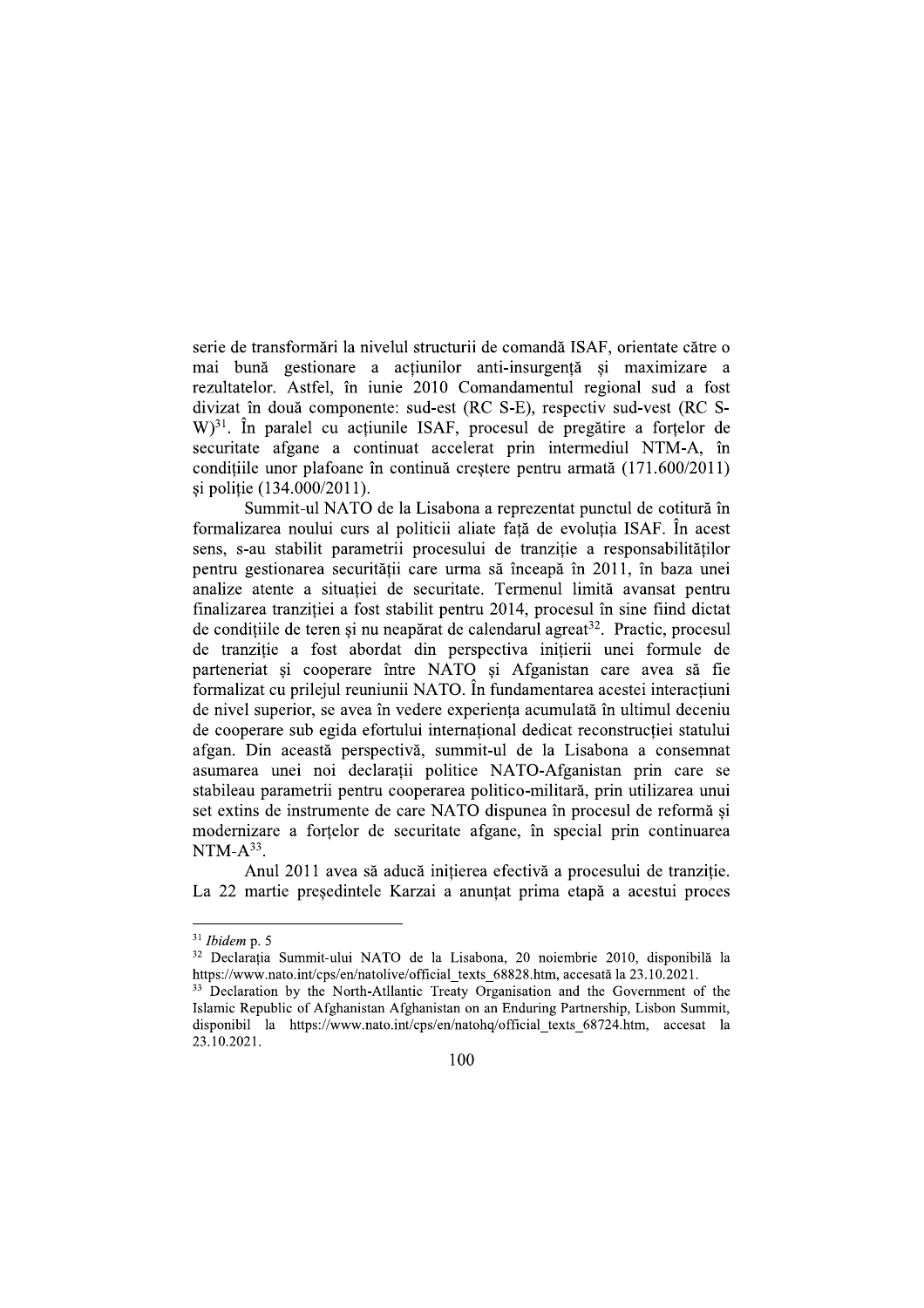incluzând șapte districte și provincii, majoritatea acestora fiind în centrul Afganistanului precum si câte un punct consolidat din fiecare directie geografică în care ISAF cedează responsabilitatea către fortele afgane (Herat, Mazar e-Sharif, Lashkar Gah, Mehtar Lam). Rolul misiunii ISAF avea să evolueze din acest moment către actiuni de sprijin, simultan cu menținerea rolului de asistență tehnică al PRT-urilor și sprijin pentru dezvoltarea capacității afgane. A doua etapă a procesului de tranziție va fi initiată la 27 noiembrie 2011, prin consolidarea punctelor deschise anterior și relativ echilibrată geografic în toate direcțiile cardinale.

Sub aceste auspicii favorabile, la 22 iunie 2011, în spiritul strategiei anuntate la preluarea mandatului, presedintele Obama a anuntat reducerea forțelor din Afganistan (aproximativ 33.000 până în vara anului 2012). Câteva luni mai târziu, la 5 decembrie 2011, Conferinta internatională de la Bonn a reconfirmat termenul stabilit pentru finalizarea procesului de tranziție și, subsecvent, încetarea misiunii ISAF<sup>34</sup>. Din această perspectivă, international reafirma angajamentul vizând Conferinta sprijinirea Afganistanului după 2014, mai ales pentru susținerea forțelor de securitate afgane (pregătire, echipare, finantare, capabilități). Modalitatea de raportare a NATO la îndeplinirea angajamentelor Conferintei de la Bonn, a vizat, conform deciziilor Summit-ului de la Chicago din 20 mai 2012, continuarea sprijinului acordat pe dimensiunea de pregătire, în conditiile diminuării graduale a ISAF. De asemenea, se avansa perspectiva continuării sprijinului financiar prin intermediul ANA Trust Fund și a posibilității de lansare a unei noi misiuni de pregătire a fortelor de securitate afgane post-2014<sup>35</sup>.

De asemenea, Summit-ul de la Chicago saluta decizia autoritătilor afgane de lansare a celei de-a treia etape de transfer, înglobând 34 de provincii care reprezentau aproximativ două treimi din teritoriul Afganistanului și peste 75% din populația acestui stat. La scurt interval, președintele afgan a aprobat executarea următoarei etape de transfer în urma căreia aproape întregul teritoriu afgan, cu excepția unor regiuni de graniță cu Pakistanul, respectiv perimetrul sudic au fost transferate către fortele afgane

<sup>&</sup>lt;sup>34</sup> International Afghanistan Conference, Bonn, 5 December 2011.

<sup>&</sup>lt;sup>35</sup>Declarația Summit-ului de la Chicago, 20 mai 2012, disponibilă la https://www.nato.int/cps/en/natohq/official texts 87593.htm?selectedLocale=en, accesat la 25.10.2021.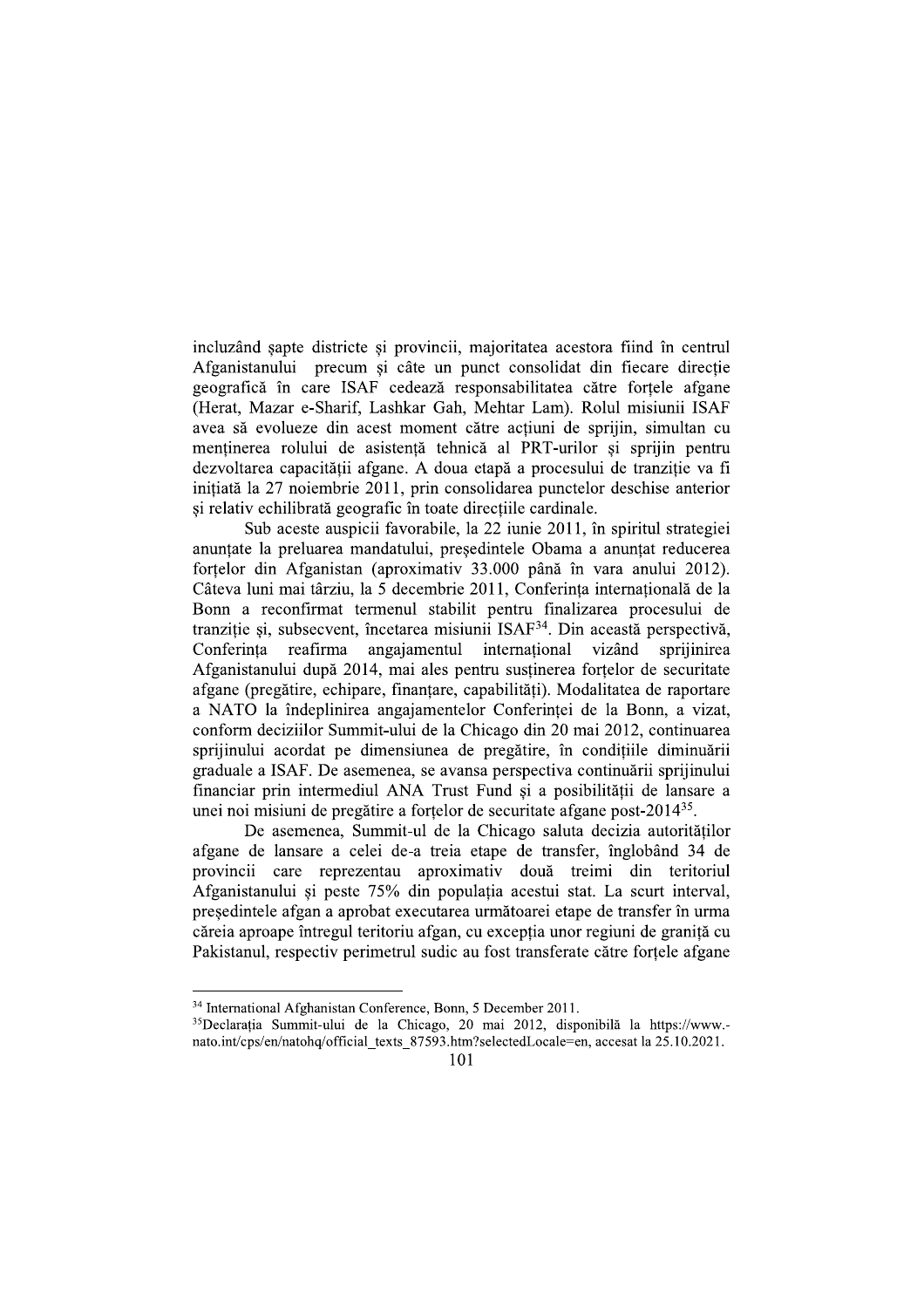de securitate. Finalitatea procesului de tranzitie avea să fie consemnată la 18 iunie 2013 când presedintele Karzai a aprobat preluarea responsabilitătilor pentru gestionarea aspectelor de securitate în ultimele 11 provincii. Derularea procesului de tranziție în parametrii anticipați a permis ca la sfârsitul lunii decembrie 2014 misiunea ISAF să-si înceteze activitatea.

#### Concluzii

Misiunea Internatională de Asistentă pentru Securitate din Afganistan a reprezentat, fără îndoială, cel mai mare angaiament multinațional dezvoltat în perioada de după cel de-Al Doilea Război Mondial. Derulată în conditii dintre cele mai complexe, accentuate si pe fondul unei ecuații regionale de securitate extrem de fluide, misiunea ISAF trebuie privită în contextul mai larg al efortului internațional dedicat stabilizării și reconstrucției în Afganistan. Rolul NATO în conducerea acestei misiuni s-a dovedit a fi extrem de important oferind un cadru predictibil pentru derularea sprijinului pentru forțele de securitate afgane și, nu în ultimul rând, pentru îmbunătățirea mediului de trai pentru populația civilă. Acest din urmă aspect reprezintă una dintre fațetele efortului NATO care merită mult mai multă vizibilitate în analizarea rolului ISAF având în vedere progresele practice reflectate în numeroase regiuni din Afganistan. Contribuțiile cu forțe și capabilități au fost dublate de eforturi financiare și economice substantiale depuse de statele membre si partenere sub egida ISAF.

În mod evident, pentru NATO misiunea din Afganistan a reprezentat principala linie de efort pentru mai bine de un deceniu fiind, în egală măsură, un test cuprinzător la adresa capacității acestei organizații de articulare a unui angajament operational de acest nivel. Practic, ISAF poate fi privită ca o premieră pentru Alianta Nord-Atlantică din cel putin două perspective. În primul rând, a reprezentat prima misiune derulată în afara ariei clasice de responsabilitate, la o distantă considerabilă de perimetrul geografic asociat în mod traditional acestei organizatii. Implicarea NATO în gestionarea provocărilor de securitate din acest perimetru geografic a fost de natură să confirme viabilitatea formulei de cooperare dezvoltată în ultima jumătate de secol sub auspiciile Tratatului Nord-Atlantic. În egală măsură, operationalizarea angajamentului din Afganistan a demonstrat relevanta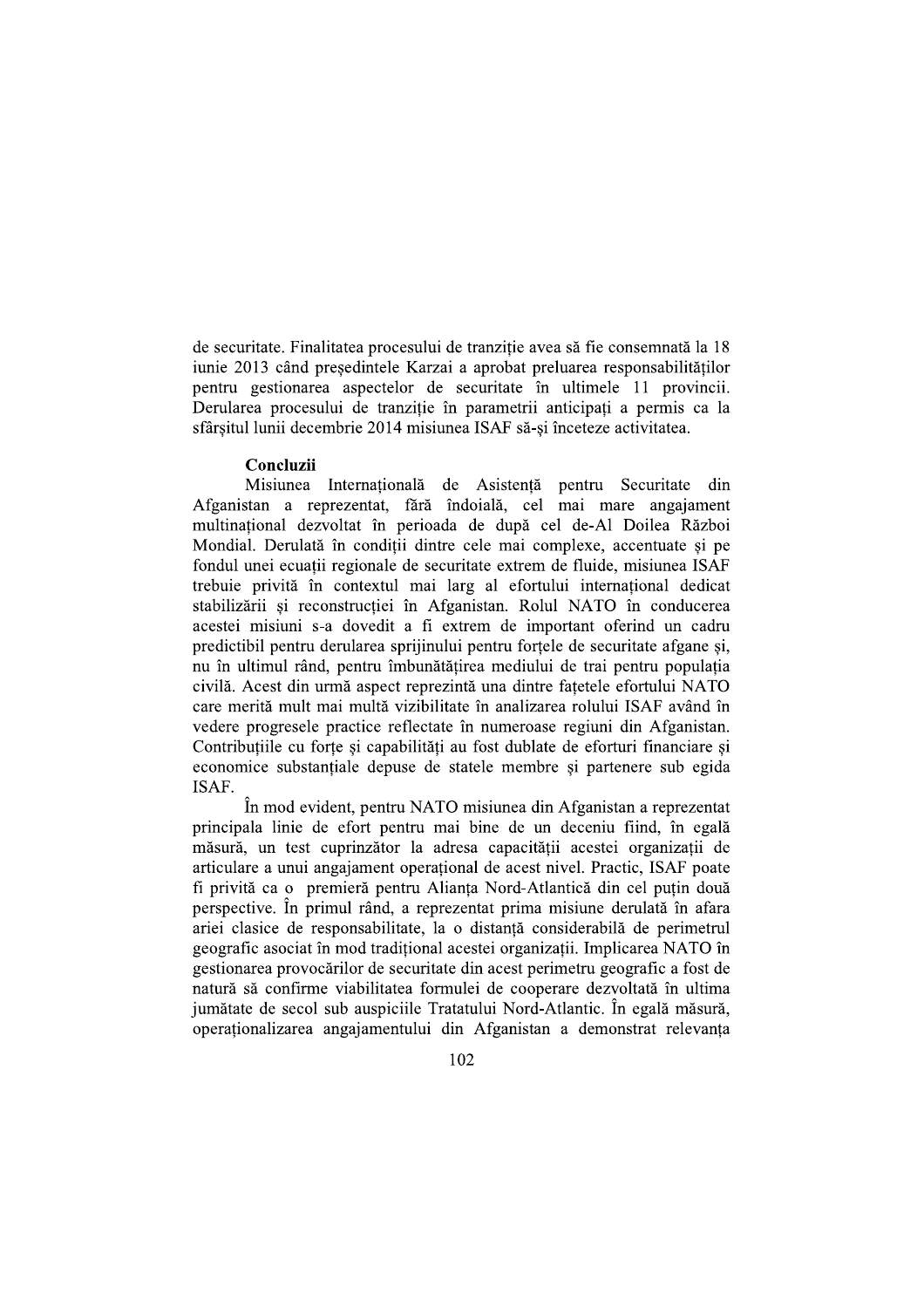NATO ca platformă de interacțiune globală cu un număr substanțial de state ale căror contribuții vor reprezenta o proporție semnificativă din contingentele dislocate sub egida ISAF. Din această perspectivă, merită subliniată relevanța particulară a cadrului de dialog oferit de NATO în cadrul căruia au fost create conditiile pentru realizarea convergentei politice și militare privind derularea angajamentului operațional din Afganistan și a misiunilor asociate acestuia.

În al doilea rând, ISAF a reprezentat o linie de efort cu totul nouă pentru NATO, în primul rând perspectiva gestionării implicațiilor derivate din distanța geografică. Practic, dislocarea forțelor și capabilităților necesare în Afganistan a reprezentat prima concretizare de substantă a capacității de proiectare a forței în perimetre geografice externe spațiului europeană și, nu în ultimul rând, de asigurare a unui lant logistic optim. De asemenea, realitățile mediului operațional din Afganistan, a adus provocări în ceea ce privește adaptarea capacității de gestionare de către forțele dislocate a amenintărilor asimetrice, în special în ceea ce priveste combaterea dispozitivelor explozive improvizate și a insurgenței ca element principal al actiunilor derulate de grupările ostile. În acelasi timp, elemente distincte au vizat nevoia de acoperire a unui teritoriu extrem de divers din punct de vedere al formelor de relief și, în egală măsură, extrem de dificil de abordat din perspectiva implementării formulelor de control si securizare a diferitelor perimetre. Din această perspectivă, asigurarea mobilității securizate în teatru a forțelor NATO a reprezentat una dintre principalele provocări care s-au manifestat în mod continuu pe durata misiunii. Pe aceste coordonate, consolidarea caracterului expeditionar s-a reflectat si în ceea ce priveste tipologia de derulare a activităților de pregătire a forțelor de securitate afgane din diferite locații situate la distanțe apreciabile față de comandamentele regionale. În acest context, implicarea substanțială a fortelor NATO în derularea misiunilor de luptă în contextul combaterii insurgentei a reprezentat o noutate pentru majoritatea fortelor dislocate de statele membre si partenere. Nu în ultimul rând, relevanta particulară a misiunii NATO se valorizează din perspectiva capacitătii de asigurare a coeziunii forței și a interoperabilității acționale în condițiile unui profil multinational extrem de accentuat. Practic, pe întreaga durată de funcționare a misiunii ISAF numărul statelor care au dislocat contingente si capabilităti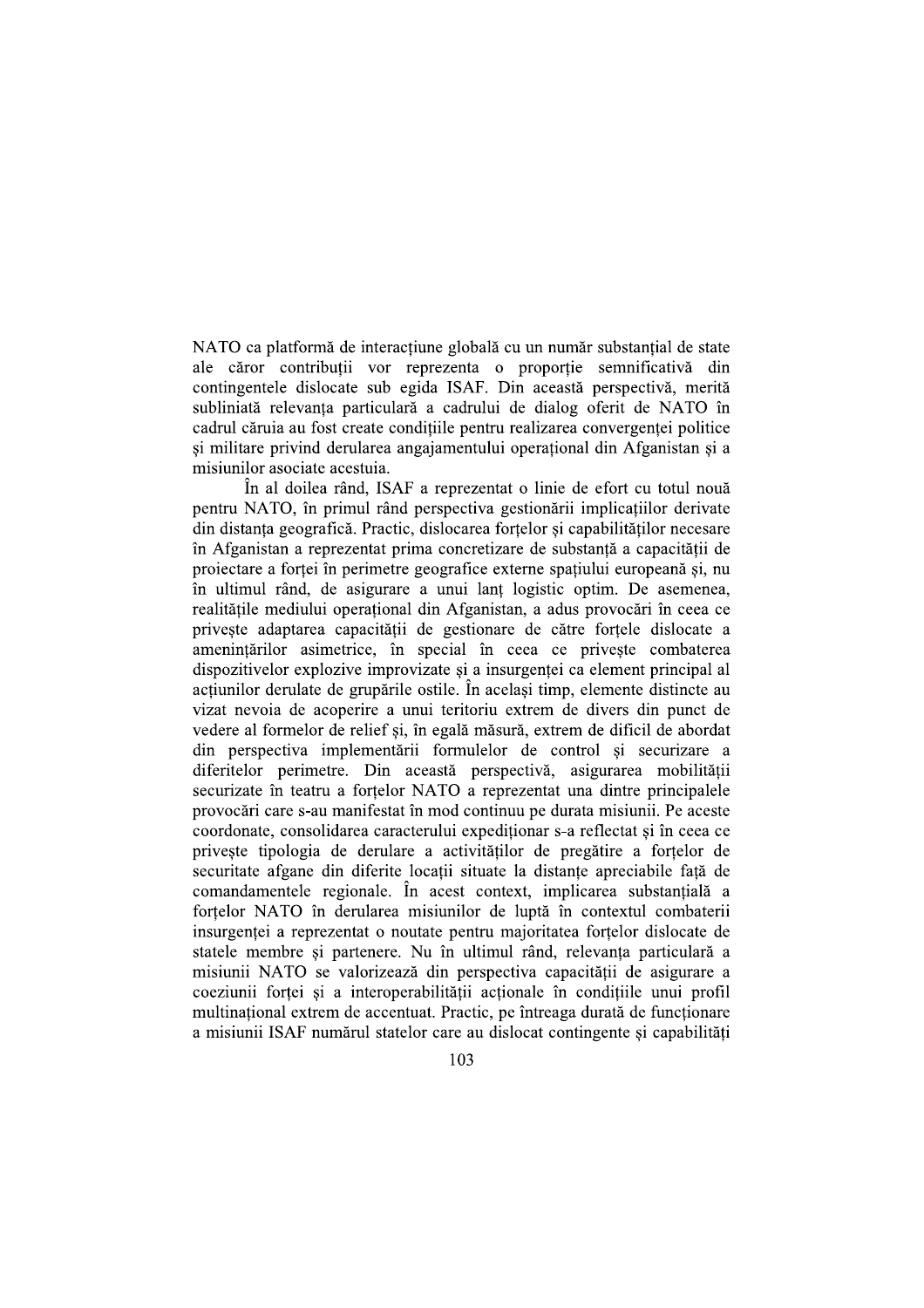în teatrul de operații s-a plasat în jurul a 35-40 de contributori, presupunând adaptarea continuă a modului de cooperare la nivelul structurilor de comandă și a interactiunii din teren.

Toate aceste aspecte, au reprezentat elemente de oportunitate pentru adaptarea modului de funcționare a NATO și, în egală măsură, de optimizare a contribuției acestei organizații la realitățile contextului general al managementului crizelor. În acest sens, experiența operațională acumulată în Afganistan a fost valorificată extensiv în îmbunătătirea cadrului procedural și normativ utilizat de NATO, conducând la eficientizarea programelor de pregătire derulate de statele membre în baza unor repere doctrinare actualizate. Din această perspectivă, se poate opina asupra faptului că derularea misiunii ISAF reprezintă una dintre experiențele extrem de importantă în evolutia modului de abordare a managementului crizelor în secolul XXI, oferind elemente conceptual-practice dintre cele mai importante în studiul artei militare și a tipologiilor de implementare operatională.

# **BIBLIOGRAFIE**

- GOTKOWSKA J., German problems with their missions in Afghanistan, CES Commentary, 2008;
- MALEY W., SCHMEILL S., Reconstructing Afghanistan, Routledge, Londra-New York, 2015;
- Acordul privind aranjamentele provizorii în Afganistan până la reînființarea instituțiilor permanente de guvernare, 2001;
- Comunicatul final al Reuniunii Consiliului Nord-Atlantic în format ministerial, Bruxelles, decembrie 2005;
- Comunicatul final al reuniunii Consiliului Nord-Atlantic în sesiunea ministrilor apărării, iunie 2007;

Declarația președintelui SUA, Barack Obama, privind Afganistan, 2009;

Declarația Secretarului General NATO privind rezultatele Conferinței de generare a fortelor pentru Afganistan, 2009;